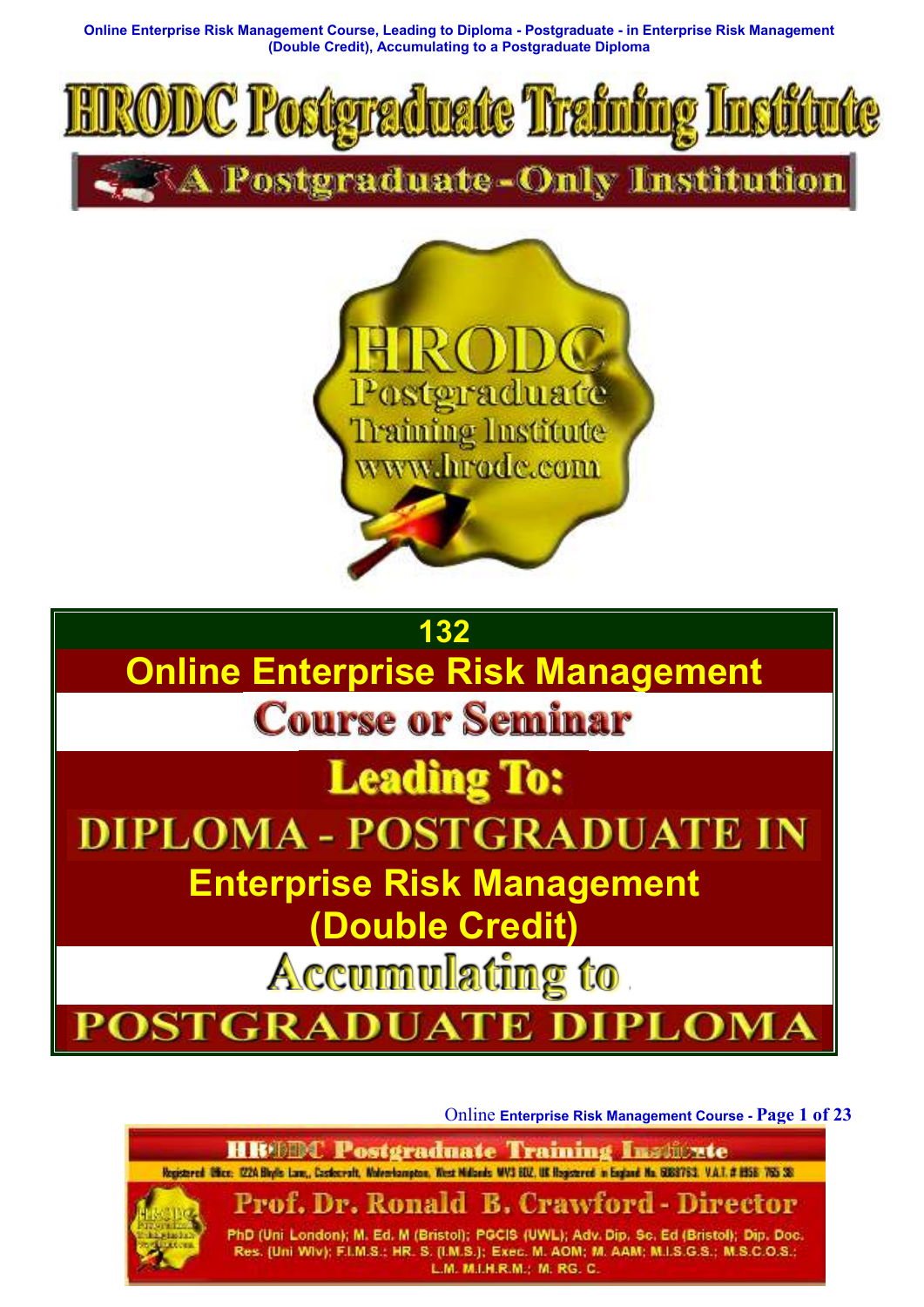

**(Double Credit)**

**OSTGRADUA JOMA** F.

Online **Enterprise Risk Management Course - Page 2 of 23** 

**HRODT Postgraduate Training Institute** Registered Dice: 020 Blvds Law, Castervit, Nalverlampton, Nest Milanis MV3 EDZ, UK Hagatered in England No. 5088763, V.A.T. # 1956 765 38



Prof. Dr. Ronald B. Crawford - Director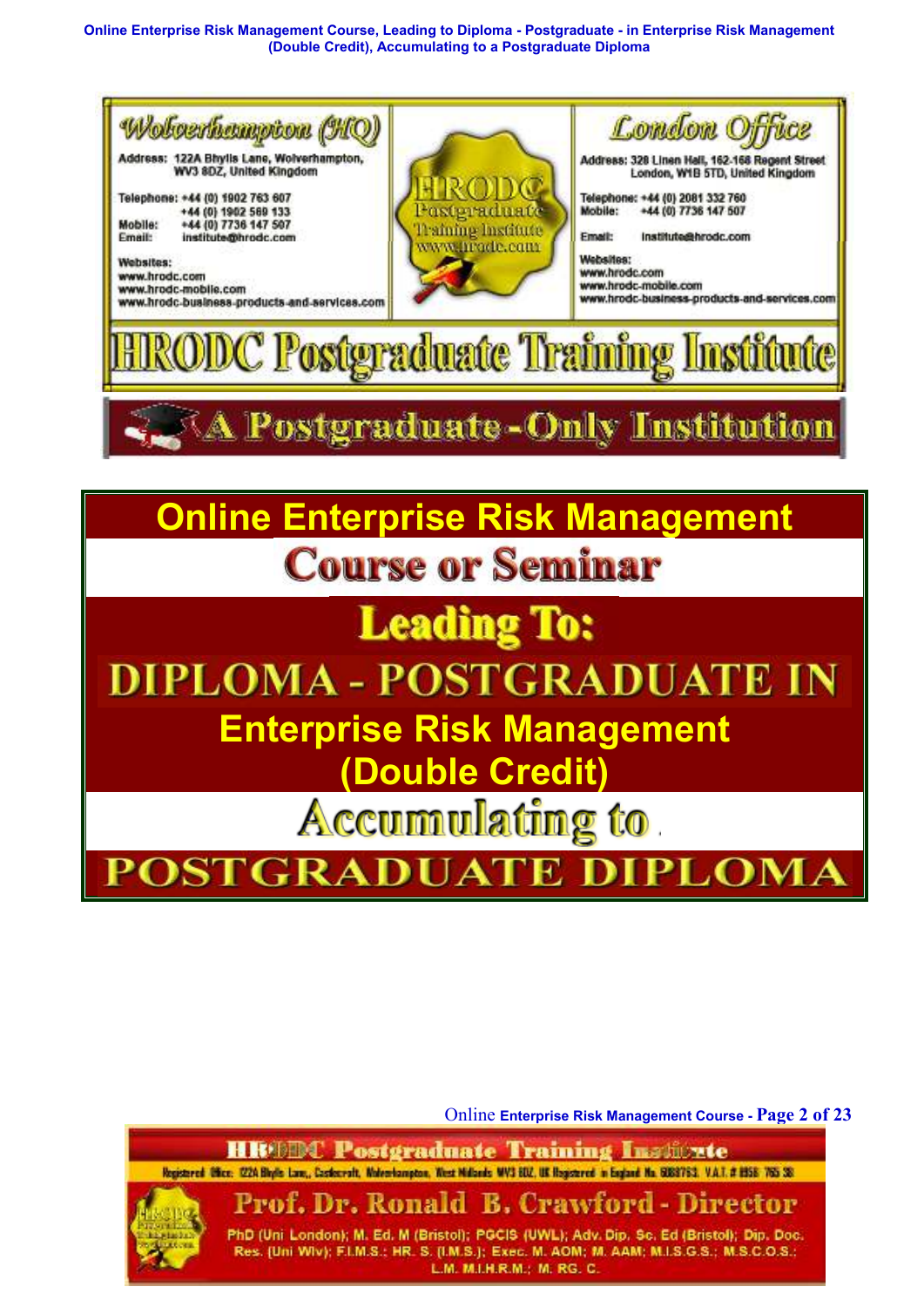# **HRODC Postgraduate Training Institute - UKRLP Registration** HRODC Postgraduate Training Institute is Registered with the UK Register of Learning Providers (UKRLP), of the Department for Business, astgraduat Innovation and Skills (BIS), formerly Department of raining Institute amaineem Innovation, Universities and Skills (DIUS). Its Registration Number is 10019585 and can be verified at http://www.ukrlp.co.uk/ **IRODC** Postgraduate Training Institute is a Division of Human Resource and Organisational Development Consultancy (HRODC) Limited. It is Registered in England UK, with Registration #6088763 and V.A.T. Registration No. 895876538

### **Course Coordinator:**

**Prof. Dr. R. B. Crawford – Director of HRODC Ltd. and Director of HRODC Postgraduate Training Institute, A Postgraduate-Only Institution. He has the following Qualifications and Affiliations:**

- $\triangleright$  Doctor of Philosophy {(PhD) (University of London)};
- $\triangleright$  MEd. Management (University of Bath);
- Advanced Dip. Science Teacher Ed. (University of Bristol):
- ▶ Postgraduate Certificate in Information Systems (University of West London, formerly Thames Valley University);
- $\triangleright$  Diploma in Doctoral Research Supervision, (University of Wolverhampton);
- $\triangleright$  Teaching Certificate;
- $\triangleright$  Fellow of the Institute of Management Specialists;
- $\triangleright$  Human Resources Specialist, of the Institute of Management Specialists;
- ▶ Member of Academy of Management (MAoM), within the following Management Disciplines:
	- Human Resources;

Online **Enterprise Risk Management Course - Page 3 of 23** 

**HR#DC Postgraduate Training Institute** Registered Office: 0224 Blogin Lane, Casterratt, Malvertampton, West Millands MV3 BDZ, UK Hogstered in England No. 8088763, V.A.T. # 1958-765-38



**Prof. Dr. Ronald B. Crawford - Director**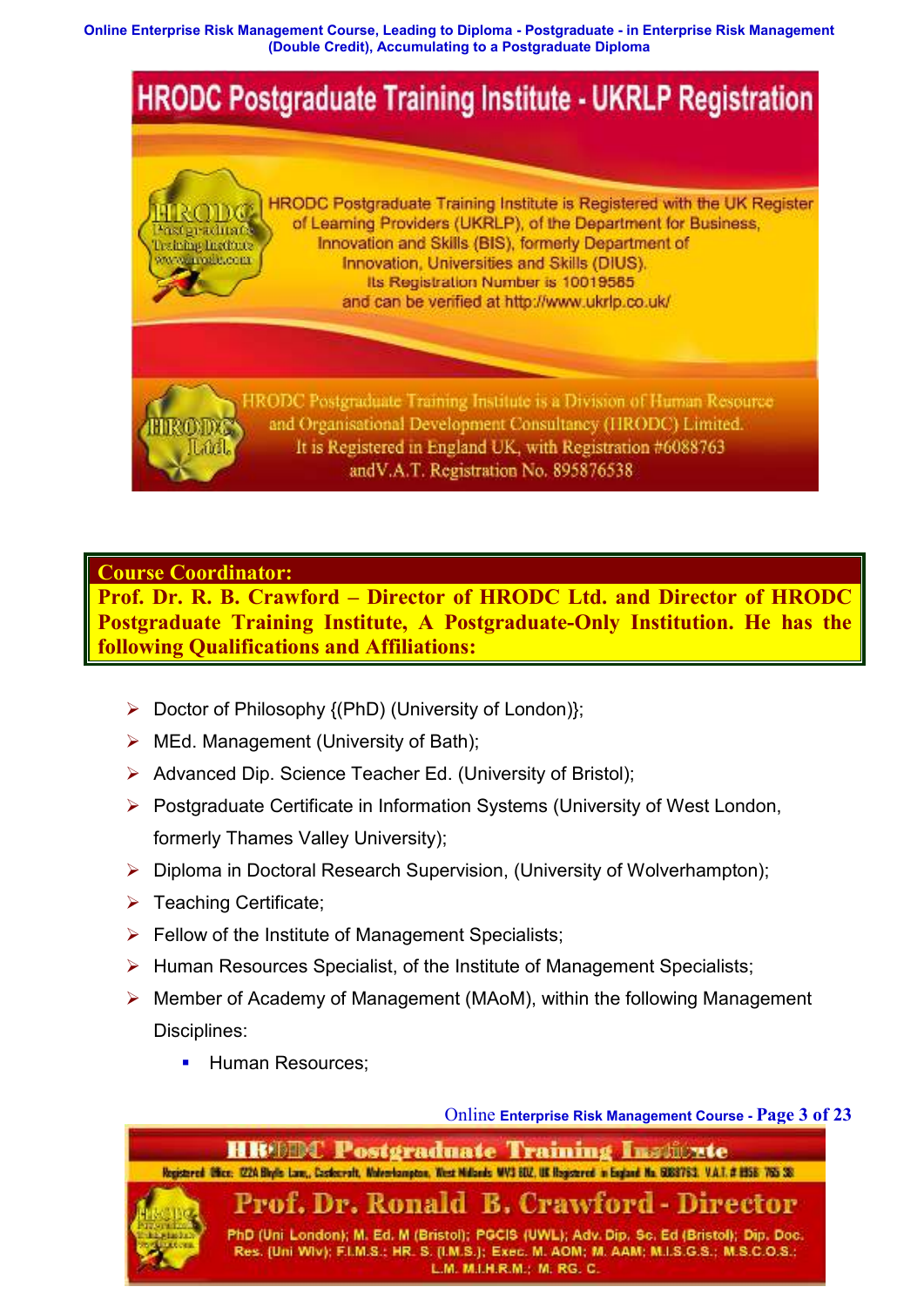- **Organization and Management Theory;**
- Organization Development and Change;
- Research Methods:
- Conflict Management;
- Organizational Behavior;
- **Management Consulting;**
- **Gender & Diversity in Organizations; and**
- **Critical Management Studies.**
- $\triangleright$  Member of the Asian Academy of Management (MAAM);
- $\triangleright$  Member of the International Society of Gesture Studies (MISGS):
- Member of the Standing Council for Organisational Symbolism (MSCOS);
- Life Member of Malaysian Institute of Human Resource Management (LMIHRM);
- ▶ Member of ResearchGate Community;
- $\triangleright$  Member of Convocation, University of London;
- ▶ Professor HRODC Postgraduate Training Institute.

### **Prof. Crawford was an Academic at:**

- $\triangleright$  University of London (UK);
- $\triangleright$  London South Bank University (UK);
- $\triangleright$  University of Greenwich (UK); and
- $\triangleright$  University of Wolverhampton (UK).

### **For Whom This Course is Designed This Course is Designed For:**

- $\triangleright$  Enterprise Risk Managers:
- ▶ Chief Risk Officers:
- $\triangleright$  Directors of Risk Management;
- $\triangleright$  Risk Professionals;
- $\triangleright$  Risk Modelling Experts;
- $\triangleright$  Risk Managers;
- $\triangleright$  Risk Management Team Participants;
- Chartered Enterprise Risk Analyst and other Risk Professionals;

Online **Enterprise Risk Management Course - Page 4 of 23** 

**HR#DC Postgraduate Training Institute** Registered Office: 022A Bloghs Lane, Castecraft, Nates kangton, West Millands MV3 EDZ, UE Hagstered in England No. 8088763. V.A.T. # 8556 765 38



**Prof. Dr. Ronald B. Crawford - Director**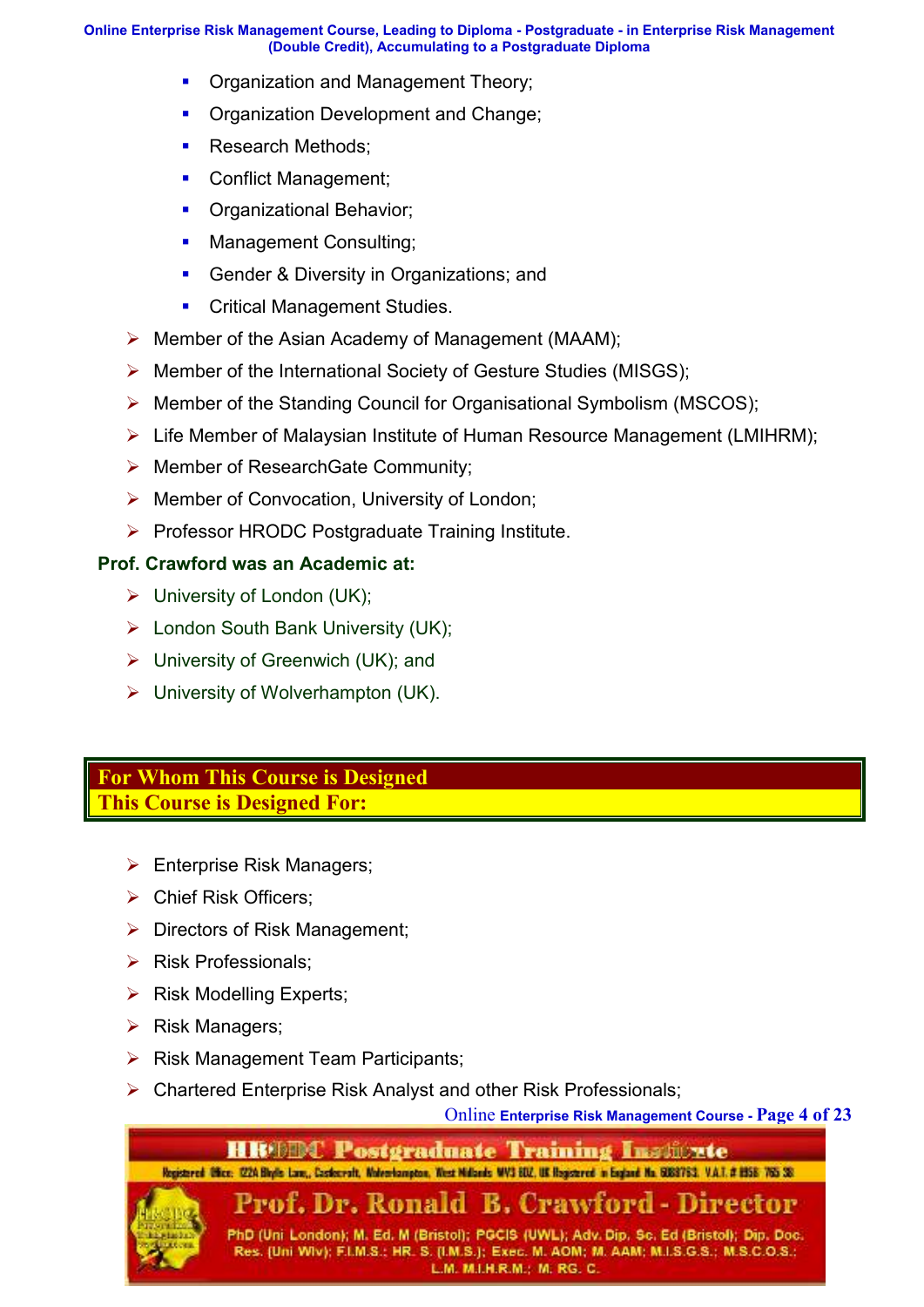- ▶ Chief Financial Officers:
- ▶ Chief Operating Officers;
- ▶ Chief Actuaries;
- $\triangleright$  Senior Executives;
- ▶ Board Directors:
- $\triangleright$  Regulators and Rating Agency Analysts;
- $\triangleright$  Internal and External Auditors:
- $\triangleright$  Investment Professionals;
- $\triangleright$  Business Managers;
- $\triangleright$  Business Continuity Coordinators:
- $\triangleright$  Business Operations Managers;
- **Disaster Recovery Professionals;**
- ▶ Corporate Strategy Staff;
- $\triangleright$  Asset Liability Management Professionals;
- $\triangleright$  Anyone new to ERM within financial services.

#### **Duration: 24 Days, Based On 3 Hours Per Day Tuition**

#### **Cost: £8,040.00Per Delegate**

#### **Please Note:**

- V.A.T. (Government Tax) does not apply to Corporate Sponsored Individuals taking courses in any location - within or outside the UK.
- It applies only to Individuals and Corporations based in the UK and to Non-UK Individual Residents taking courses in the UK.

Online **Enterprise Risk Management Course - Page 5 of 23** 

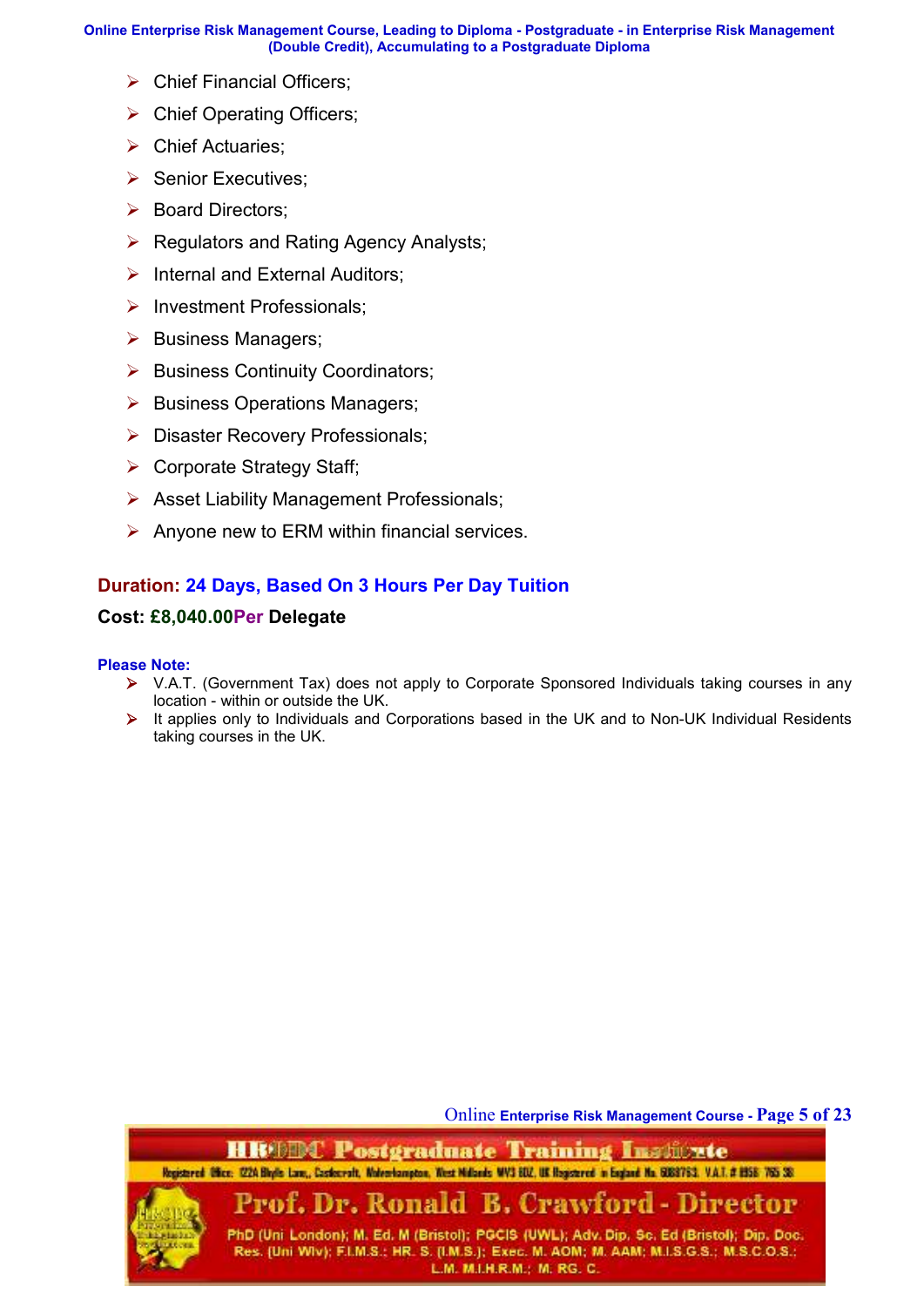### **Video-Enhanced Online Enterprise Risk Management Leading to Diploma-Postgraduate in Enterprise Risk Management (Double-Credit)**

Our Video-Enhanced Online Mode of delivery of this course is the same as being in a classroom – but virtually.

- $\triangleright$  This Video-Enhanced Online mode of delivery is Revolutionary and currently unique to HRODC Postgraduate Training Institute.
- $\triangleright$  The tutor will meet the group on Video and present the course, in the same way as though in a classroom.
- $\triangleright$  Where there is more than one participant, they will be able to see and interact with each other, and with the tutor.
- $\triangleright$  They will watch and discuss the various video cases and demonstration videos that form an integral part of our courses.
- $\triangleright$  Assessment is structured in the same way as it is done in a classroom setting.
- $\triangleright$  The Video-Enhanced Online mode of training usually starts on the 1<sup>st</sup> of each month, with the cut-off date being the  $20<sup>th</sup>$  of the previous month. This cut-off date means that Admission should have been granted and fee payment received;
- $\triangleright$  It will last twice as long as the classroom-based deliveries. For example, a 5-day (30) Credit Hours) classroom-based course will last 10 days, in Video-Enhanced Online mode. This calculation is based on 3 hours tuition per day, meeting the Institute's required 30 Credit-Hours.
- $\triangleright$  The cost of the Video-Enhanced Online mode is 67% of the classroom-based course.
- $\triangleright$  For example, a 5-day classroom-based course, which costs Five Thousand Pounds, costs only Three Thousand Three Hundred and Fifty Pounds (£3,350.00) in Video-Enhanced Online Mode.

Online **Enterprise Risk Management Course - Page 6 of 23** 

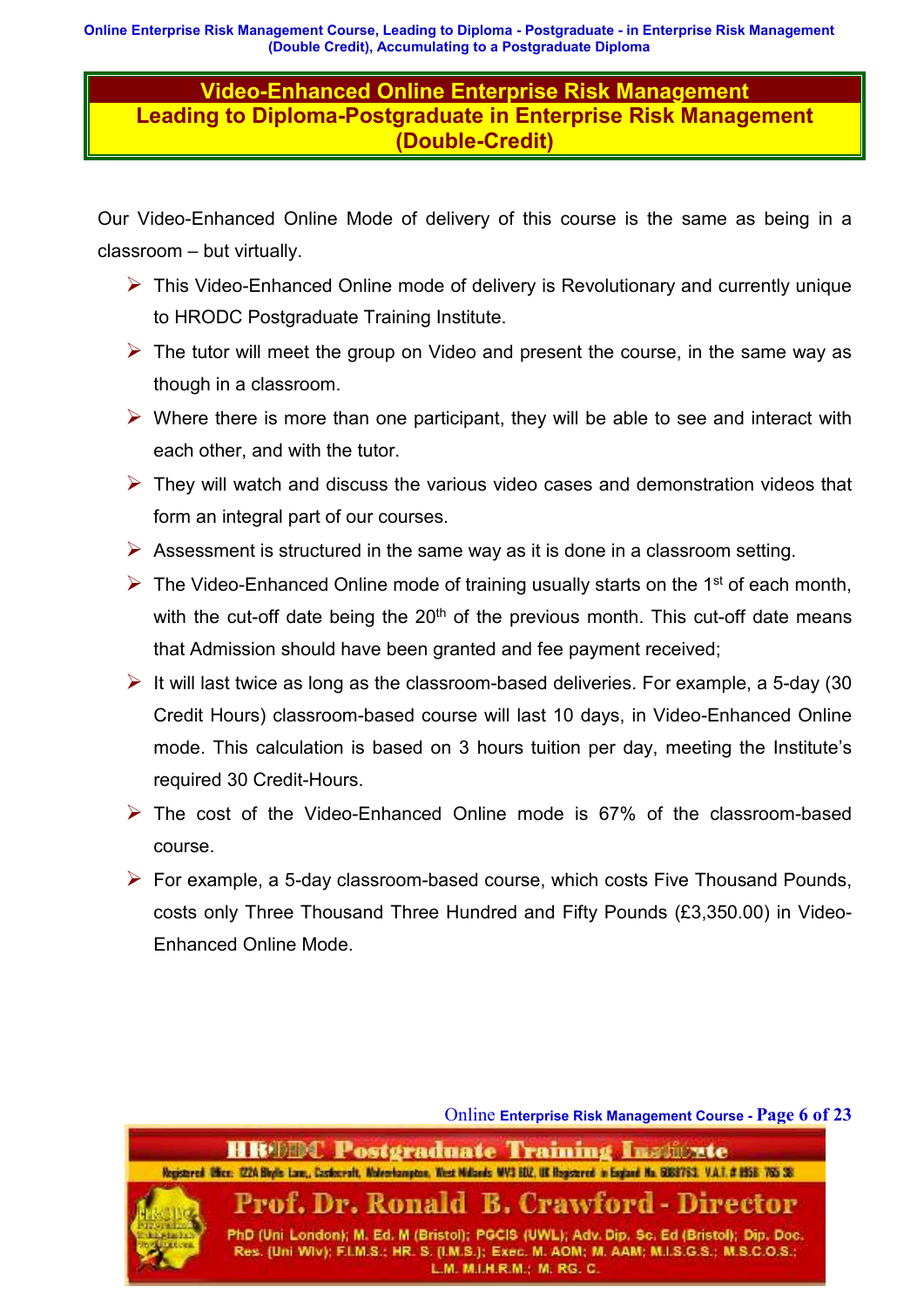### **Online Enterprise Risk Management Leading to Diploma-Postgraduate in Enterprise Risk Management (Double Credit)**

### **Course Contents, Concepts and Issues**

### **Part 1: Understanding Risk and Risk Management**

- $\triangleright$  Defining and Contextualising Risk:
	- **Defining Risk;**
	- Contextualizing Risk:
	- **Formulating Risk Statement;**
	- **Perception And Calculation;**
- Understanding Risk in an Organisation:
	- **Model Towards Understanding Risk;**
	- **Enterprise Risk Management;**
	- **Risk Classification.**
- $\triangleright$  Pertinent Issues in Enterprise Risk Mange
	- Risk in Enterprise Risk Management;
	- **Identification of Type of Risk;**
	- **Level of Risk:**
	- **Property Risks;**
	- Valuing Property;
	- **Calcular Liability Legal Grounds;**
	- **Liability Risks;**
	- **Torts An Insurance Categorization;**
	- **Establishing Negligence;**
	- **Types of Damages;**
	- "Res Ipsa Loquitur";
	- **C** Defenses in a Negligence Suit;
	- **Human Resource Risks:**
	- Review and Update.

Online **Enterprise Risk Management Course - Page 7 of 23** 

**HRODT Postgraduate Training Institute** Registered Office: 022A Bloghs Lane, Castecraft, Nates kangton, West Millands MV3 EDZ, UE Hagstered in England No. 8088763. V.A.T. # 8556 765 38



# **Prof. Dr. Ronald B. Crawford - Director**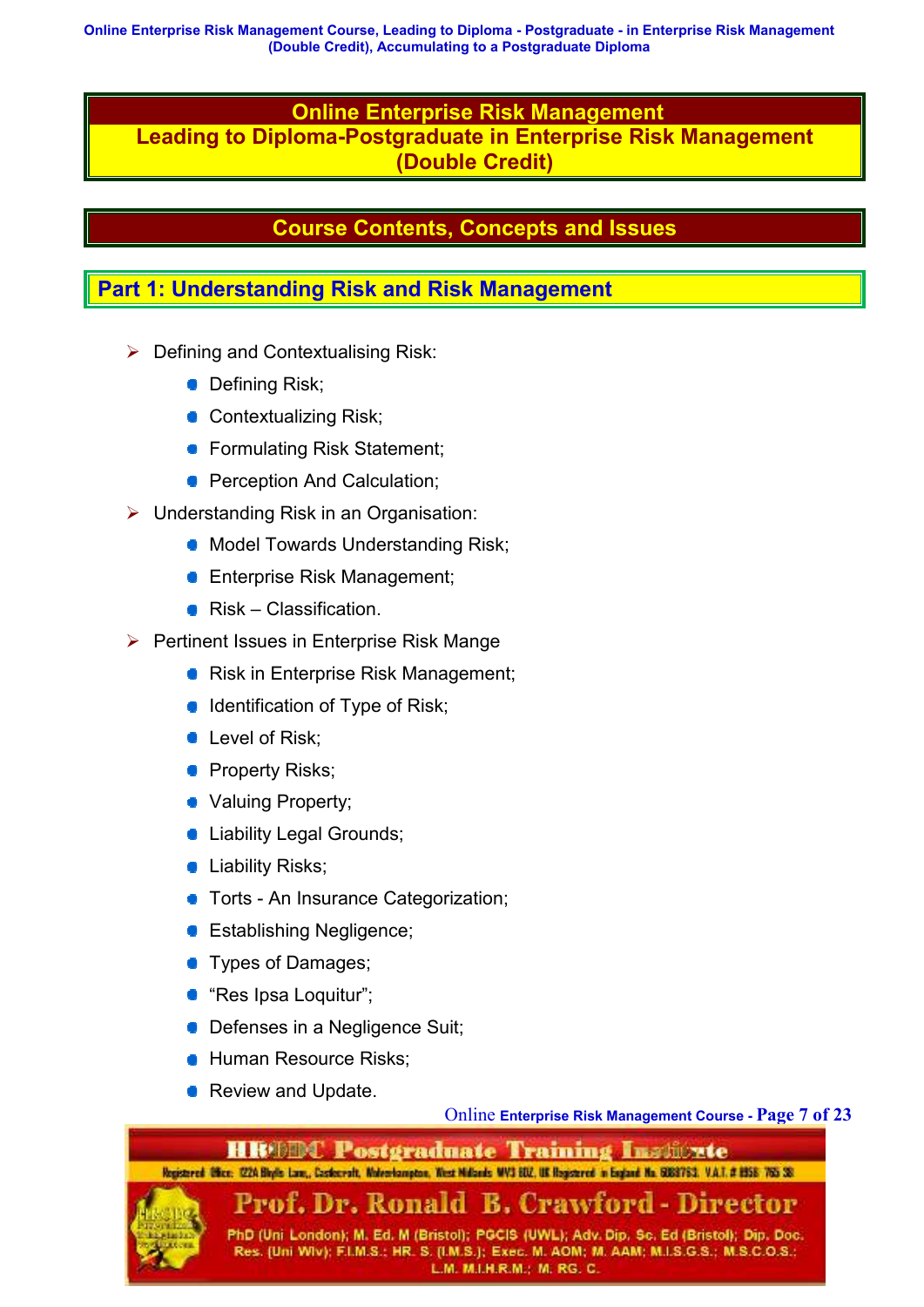### **Part 2: The Risk Management Process (1)**

- $\triangleright$  Sequencing the Process:
	- **STEP 1: Risk Identification and Categorization;**
	- STEP 2: Risk Quantification:
		- $\div$  Example of Impact And Definitions.
	- **STEP 3: Risk Strategies Identification:** 
		- $\frac{1}{4}$  4 Categories of Risk Strategies (Countermeasures):
			- **← Accept:**
			- **♦ Manage;**
			- **♦ Contingency plan;**
			- $\bigoplus$  Reduce.
		- $\overline{\phantom{a}}$  Risk Strategies:
		- $\leftarrow$  Risk Acceptance;
		- **Risk Management;**
		- **↓** Contingency Planning;
		- $\blacksquare$  Risk Reduction:
		- $\leftarrow$  Risk Transferring;
		- **I** Insurance:
			- **♦ Example of Insurance.**
		- **E** Risk Reduction Control.
	- **STEP 4: Implementation Of Strategies:** 
		- **Residual Risk;**
		- $\ddot{\bullet}$  The Risk Register.
	- **STEP 5: Monitoring And Reviewing Results Of Risk Mitigation Measures:** 
		- Continuous Risk Management (CRM):
		- **F** Risk Assessment And Manifestation Of Reality;
		- $\frac{1}{2}$  Crawford's Risk Analysis And Base 10: Probability vs Risk Magnitude.

Online **Enterprise Risk Management Course - Page 8 of 23** 

**HR#DC Postgraduate Training Institute** Registered Office: 022A Bloghs Lane, Castecraft, Nates tampton, Nest Millands MV3 EDZ, UE Registered in England No. 5088763. V.A.T. # 0558-765-38



# Prof. Dr. Ronald B. Crawford - Director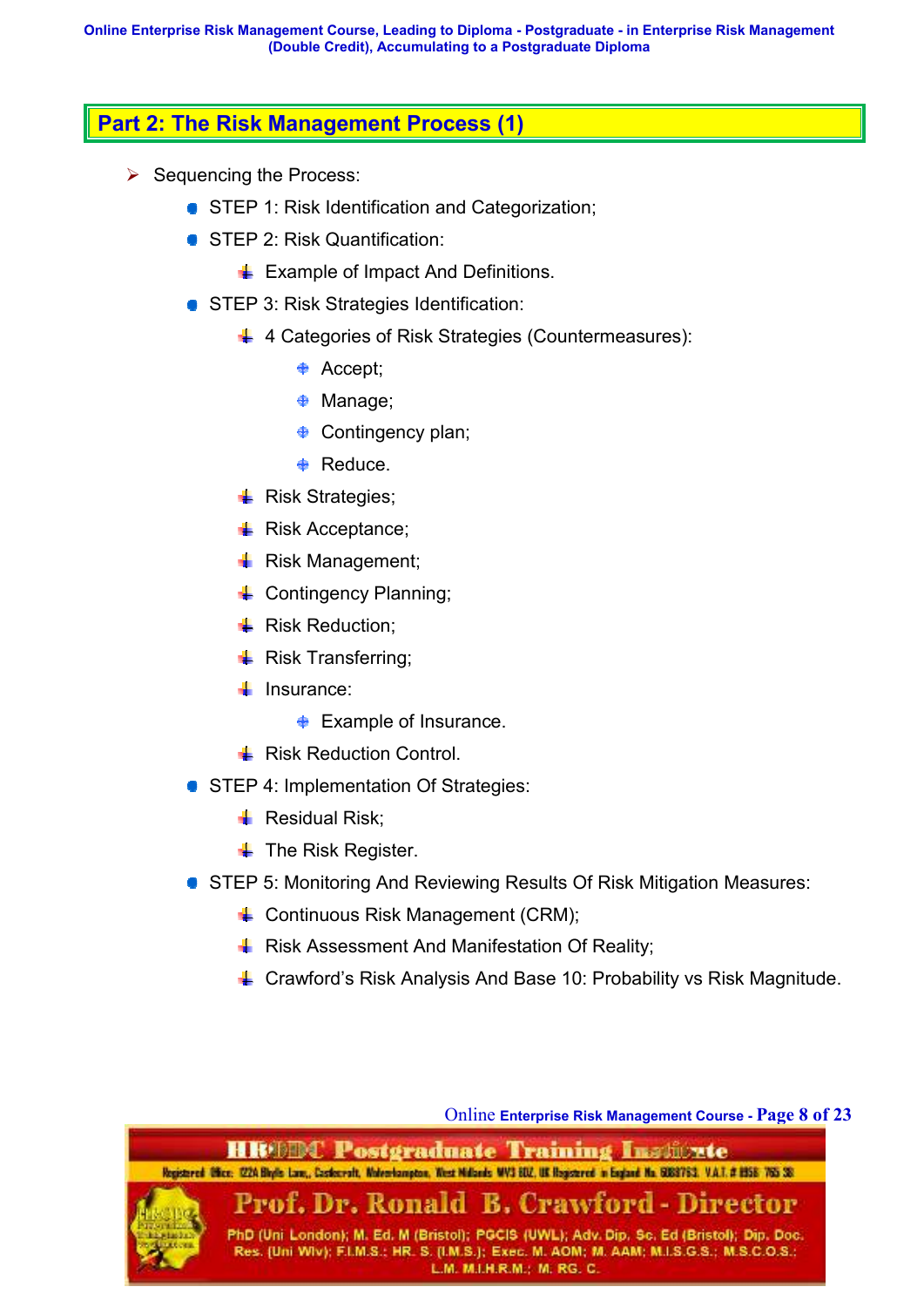### **Part 3: The Risk Management Process (2)**

- $\triangleright$  Sequencing the Process:
	- **Conducting a Financial Risk Assessment.** 
		- $\frac{1}{2}$  The Process of Financial Risk Assessment (1);
		- $\frac{1}{2}$  Products of a Financial Risk Assessment:
			- **Expand:**
			- **⊕** Contract:
			- **Pursue External Growth:**
			- **♦ Grow Organically:**
			- $\triangleq$  Enter Joint Venture:
			- 'Go-It-Alone'.
	- **Formal Risk Assessment Techniques and Measurements:** 
		- **E** Conditional Value at Risk- CVaR:
		- Loan-to-Value Ratios;
		- **Credit Analysis;**
		- **↓** Credit Rating;
		- **L** Credit Rating Agencies.
	- **Financial Risk Assessment and Manifestation Reality:** 
		- **Richter Earthquake Magnitude Scale;**
		- $\ddot{\text{+}}$  Crawford's Risk Analysis and Base 10: Probability VS 'Risk Magnitude.
	- **Managing Financial Exposure Risk;**
	- Risk Management Tools:
		- Forward Contracts;
		- **↓** Option Contracts;
		- $\leftarrow$  Futures Contracts;
		- Corporate Governance:
		- **Diversification**
	- **Managing Risk with Forward Contracts:** 
		- Forward Contracts: Payoff Profiles;
		- **Profits for Forward Contracts.**
	- **Financial Method of Measuring Risk:**

#### Online **Enterprise Risk Management Course - Page 9 of 23**

**HR#DC Postgraduate Training Institute** Registered Office: 122A Blyde Lane, Castecraft, Nationhampton, Nest Millands MV3 BDZ, UK Hagstered in England No. 6088763. V.A.T. # 8556 765 38

# Prof. Dr. Ronald B. Crawford - Director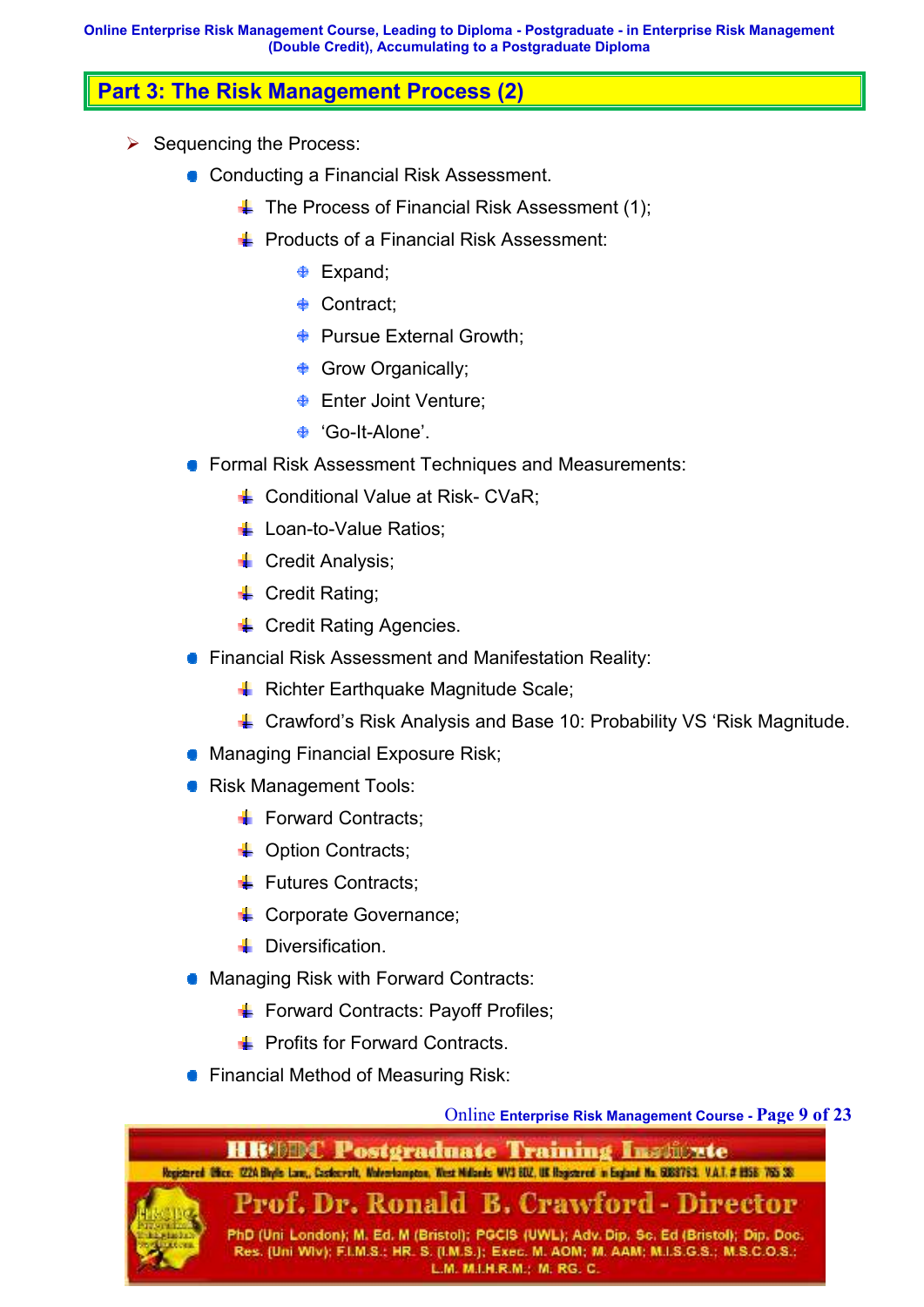- $\triangleq$  Standard Deviation:
- **H** Beta:
- Alpha;
- $\ddot{\bullet}$  Treynor Index;
- $\triangleq$  Style Analysis;
- **R**-squared.
- **Quantifying Financial Risk;**
- **Interest Rate Derivatives Market;**
- **Equity Risk;**
- **IDENTIFY IDEA)** Identifying and Measuring Currency/Exchange Rate Risk;
- **Measuring Currency or Exchange Rate Risk.**

### **Part 4: Risk, National Insurance and Social Security (1)**

- > National Insurance:
	- **What constitutes National Insurance?;**
	- **Worker Contribution to National Insurance;**
	- **Employer Statutory Contribution to National Insurance;**
	- **C** Measures to Facilitate the Maintenance of Statutory National Insurance Contributions;
	- Retirement Benefits:
	- Death benefits
	- **Unemployment Benefits;**
	- **Operationalising Unemployment Benefit Program: The Ghanaian Example:**
	- **Problems Plaguing the Viability of National Insurance Viability:** 
		- **↓** Ageing Population;
		- $\blacksquare$  Improved Longevity;
		- $\ddot{\phantom{1}}$  Increased Unemployment;
		- **Increased PSBR:**
		- Inflation; Stagnation and Deflation.
	- **Problem Resolution and their Sustainability**

Online **Enterprise Risk Management Course - Page 10 of 23** 

**HR#DC Postgraduate Training Institute** Registered Office: 020A Blyde Law,, Casterralt, Natembaragion, Nest Midanis WV3 EDZ, UE Registered in England No. 5088763. V.A.T. # 8556 765 38



Prof. Dr. Ronald B. Crawford - Director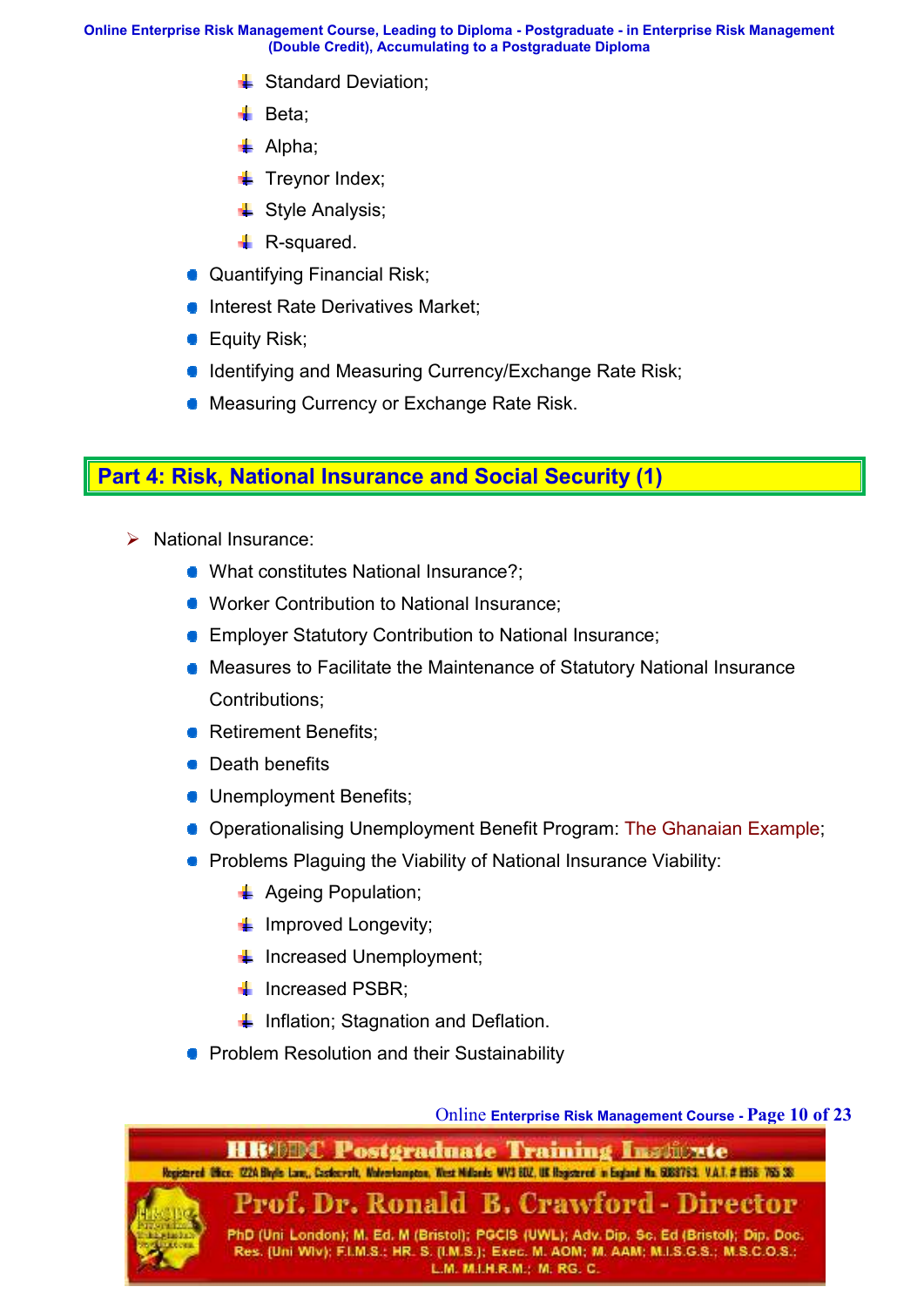### **Part 5: Risk, National Insurance and Social Security (2)**

- $\triangleright$  Social Security Provision:
	- **Possible Social Security Coverage:** 
		- $\blacksquare$  Hospitalisation;
		- **← Approved Prescription Drug;**
		- **Unapproved Prescription Drugs;**
		- **↓** Simple Surgery;
		- Complex Surgery;
		- $\frac{1}{\sqrt{2}}$  Financial Position of the Social Security System.
	- Operationalising of Social Security: Growing Concerns;
	- **Proposed Solutions to Pertinent Problems.**
- $\triangleright$  Risk Mitigation Approaches:
	- Risk Elimination or Avoidance;
	- Risk Mitigation: Planning, Execution and Monitoring;
	- **Risk Mitigation Approaches;**
	- **Underwriting Standards:** 
		- **Definition of 'Underwriting Standards'.**

### **Part 6: Risk, National Insurance and Social Security (3)**

- $\triangleright$  Insurance:
	- **Branches of Insurance Successful transactions;**
	- Building Blocks of an Insurance Premium;
	- Mathematical Basis for Insurance Example:
		- **Additional Concept:** 
			- **♦ Costs to Society;**
			- $\bigoplus$  Insurance Benefits to Society;
			- $\bigoplus$  Insurance Functionality.
	- Risk Classification:
	- Benefits Compared to No Insurance;
	- Social or Private?;

Online **Enterprise Risk Management Course - Page 11 of 23** 

**HR#DC Postgraduate Training Institute** Registered Office: (22A Blyds Lane, Casterralt, Malverhampton, West Millands MV3 BDZ, UK Hagastered in England No. 5088763, V.A.T. # 8556 765 38



# Prof. Dr. Ronald B. Crawford - Director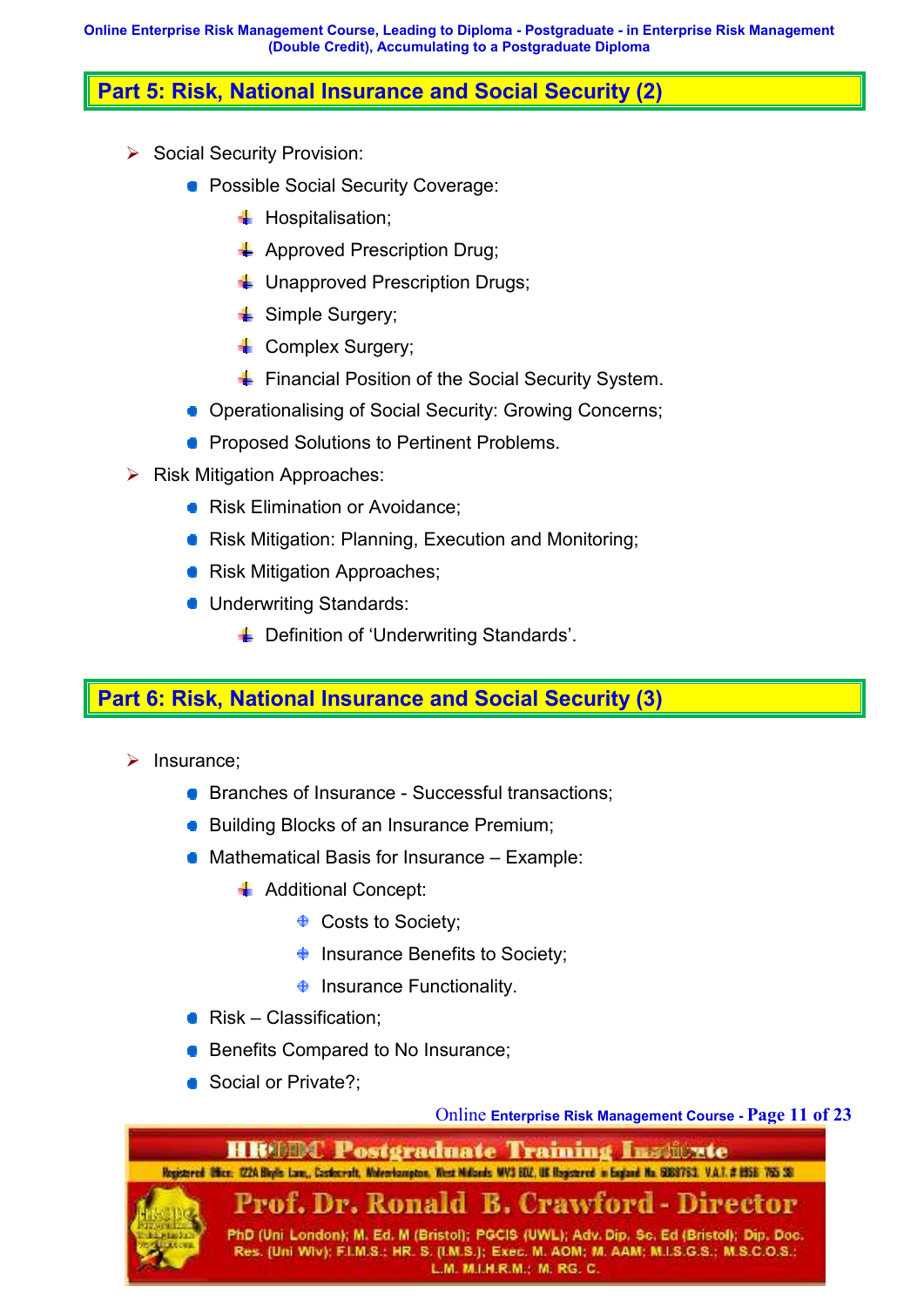- **Employee Benefit Plans;**
- Risk Management Process;
- **Identify Potential Loss Exposures;**
- **Measure Potential Loss Exposures;**
- Risk Handling Techniques;
- **Loss Control Reduction;**
- **Loss Transfer;**
- **ERM** Integrated Framework;
- **ERM** Recent Loss Events;
- **Agency Law;**
- **Insurance Occupations:** 
	- $\frac{1}{\sqrt{1}}$  Insurance Agent and Broker;
	- $\triangleq$  Agent's Authority;
	- **Types of Insurance Agents:** 
		- $\bigoplus$  Insurance Brokers;
		- ♦ Comparison of Agents and Brokers:
			- $\checkmark$  Distribution Of Insurance Property and Liability;
			- $\checkmark$  Distribution Of Insurance Life Insurance.
	- Loss Adjuster or Claims Investigator:
		- $\bullet$  Loss Adjuster.
	- **Underwriter:**
	- $\blacksquare$  Actuary;
	- **+** Accountant:
		- **♦ Accounting Standard.**
	- $\blacksquare$  Lawver:
	- **U** Other Occupations.
- **Asset/Liability Management Hedging;**
- **Diversification.**

Online **Enterprise Risk Management Course - Page 12 of 23** 

**HRODT Postgraduate Training Institute** Registered Office: 020 Bly/is Law,, Casterralt, Natestampton, Nest Millands NV3 EDZ, UE Registered in England No. 8088763. V.A.T. # 8556 765 38



Prof. Dr. Ronald B. Crawford - Director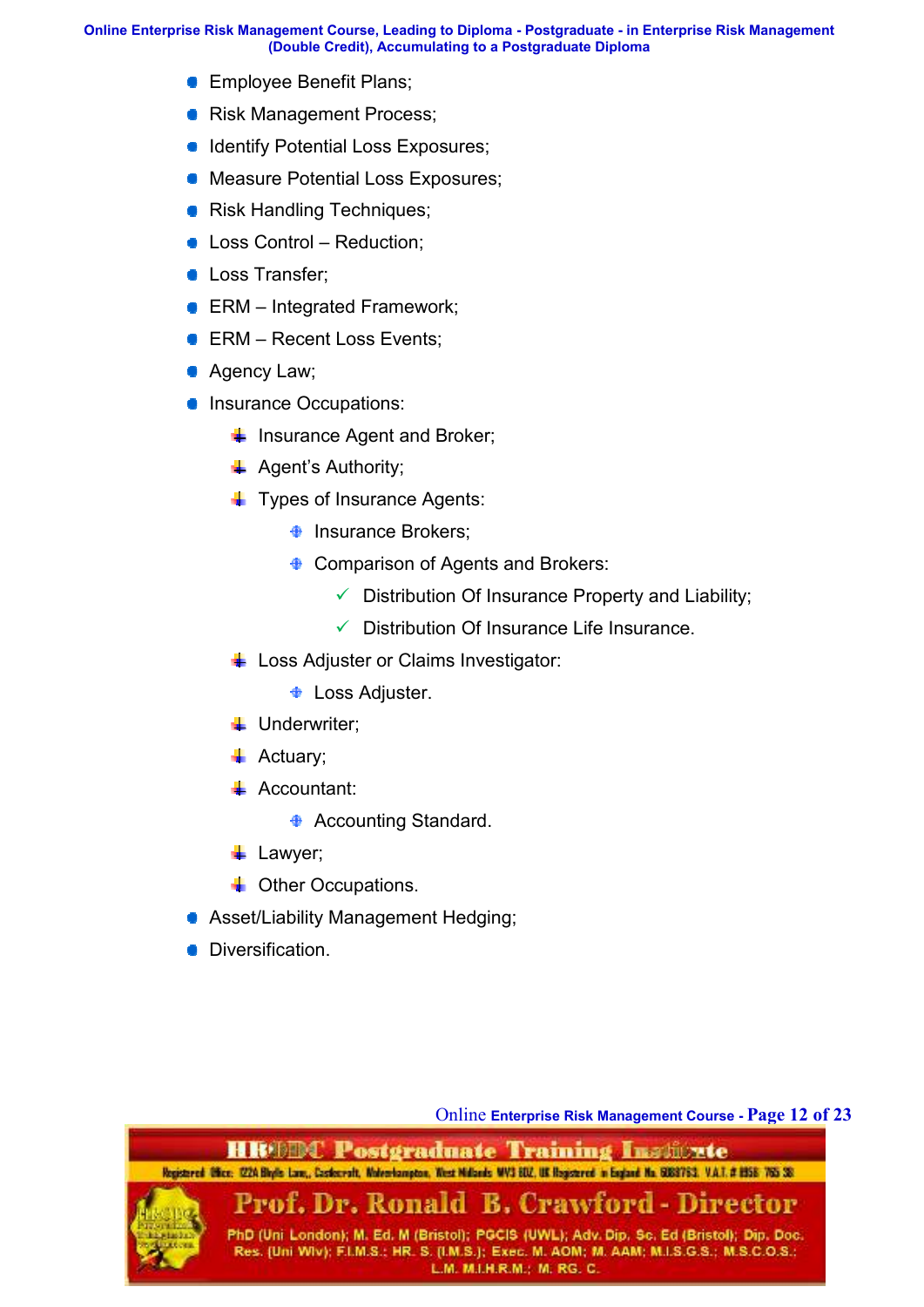### **Part 7: Risk, National Insurance and Social Security (4)**

- ▶ Derivatives Trading:
	- **Derivative:**
	- *Equity Derivative;*
	- **Weather Derivatives**
- ▶ Reinsurance or Syndication:
	- Reinsurance Loss Splitting;
	- Reinsurance Prorata Loss Splitting \$500,000 LOSS;
	- Reinsurance Excess-of-Loss Loss Splitting;
	- Reinsurance and Risk Management;
	- **Reinsurance Providers.**
- $\triangleright$  Due Diligence Investigation:
	- What Is a Due Diligence Investigation?;
	- **Applications of Due Diligence;**
	- **Inclusions in Due Diligence Investigations.**

### **Part 8: Financial Exposure as Risk**

- **Foreign Exchange Exposure**
- $\triangleright$  Foreign Exchange Exposure vs. Foreign Exchange Risk
- $\triangleright$  Economic Exposure:
	- **Channels of Economic Exposure;**
	- **Types of Economic Exposure:** 
		- **Asset Exposure;**
		- **Coperating Exposure.**
	- **An Illustration of Operating Exposure;**
	- Some Strategies to Manage Operating Exposure:
		- **E** Selecting Low Cost Production Sites;
		- Flexible Sourcing Policy:
		- $\leftarrow$  Diversification of the Market:

#### Online **Enterprise Risk Management Course - Page 13 of 23**

**HR#DC Postgraduate Training Institute** Registered Office: 022A Bloghs Lane, Castecraft, Nates tampton, Nest Millands MV3 EDZ, UE Registered in England No. 5088763. V.A.T. # 0558-765-38



# Prof. Dr. Ronald B. Crawford - Director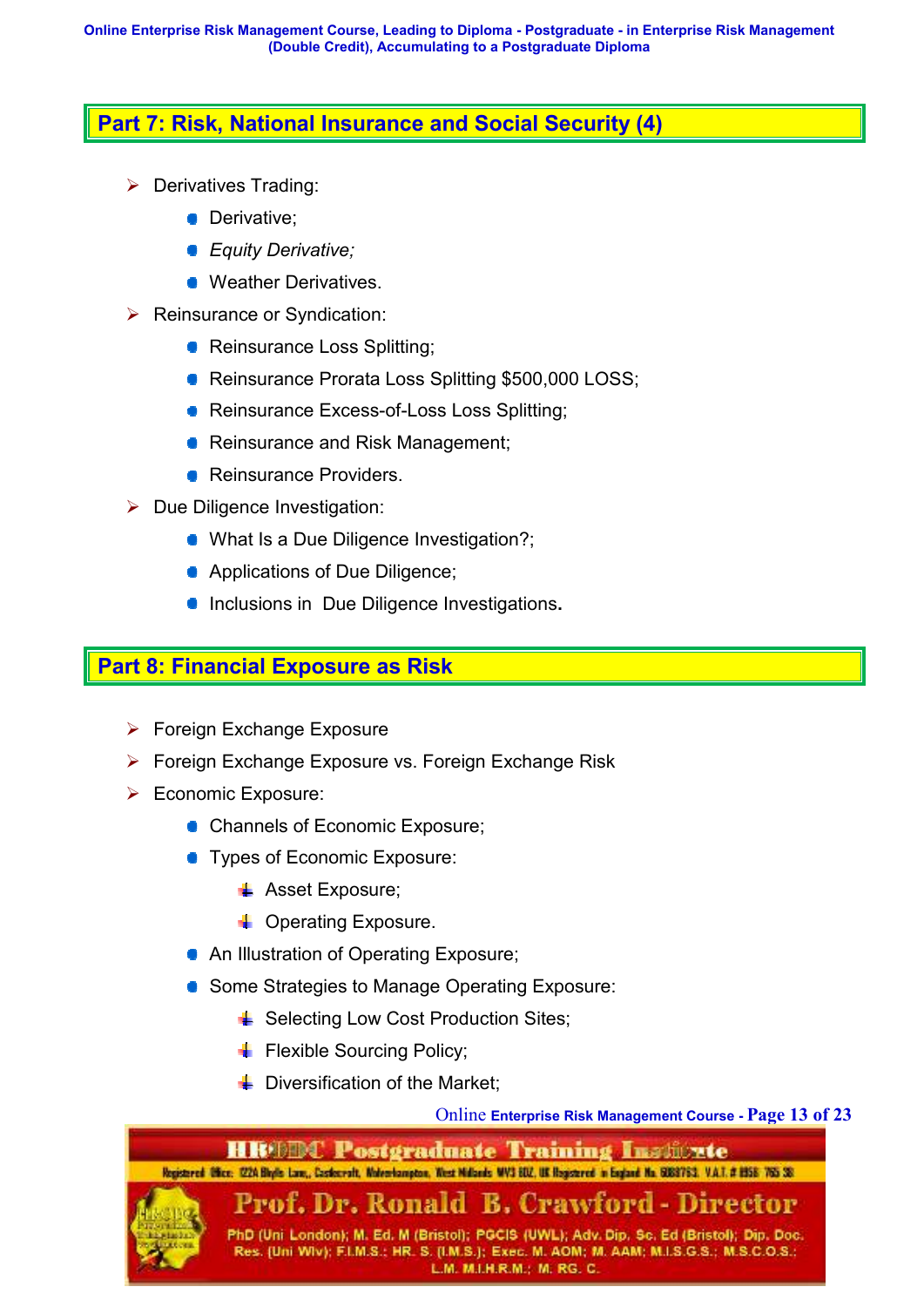- **EXALUE** FR&D Efforts and Product Differentiation:
- **Financial Hedging.**
- To Hedge or not to Hedge?;
- **Hedging Strategies;**
- Management of Economic Exposure;
- **How To Measure Economic Exposure.**
- $\triangleright$  Transaction Exposure:
	- Some Strategies to Manage Transaction Exposure;
		- $\bigstar$  Hedging through Invoice Currency;
		- $\blacksquare$  Hedging via Lead and Tag.
- $\triangleright$  Translation Exposure:
	- **Translation Risk:**
	- **Perception and Calculation.**

### **Part 9: Financial Risk and Unpredictability: Uncontrollable Environment Issues**

- $\triangleright$  Asset Behavior and Pricing Implication;
- Video Asset Management;
- $\triangleright$  Sovereign Wealth Fund and International Investment;
- ▶ Bank for International Settlement (BIS): Basel 3 Agreement:
	- A Global Regulatory Framework for More Resilient Banks and Banking Systems;
	- **The Liquidity Coverage Ratio and liquidity risk monitoring;**
	- **The Net Stable Funding Ratio**
	- $\triangleright$  Credit and Counterparty Risk;
	- $\triangleright$  The Legal and Political Risk Environment;
	- $\triangleright$  Risk as an Economic Factor;
	- $\triangleright$  Technological Risk Factor;
	- ▶ Risk Associated with Socio-Cultural Change.

Online **Enterprise Risk Management Course - Page 14 of 23** 

**HR#DC Postgraduate Training Institute** Registered Office: 022A Bloghs Lane, Castecraft, Nates kangton, West Millands MV3 EDZ, UE Hagstered in England No. 8088763. V.A.T. # 8556 765 38



**Prof. Dr. Ronald B. Crawford - Director**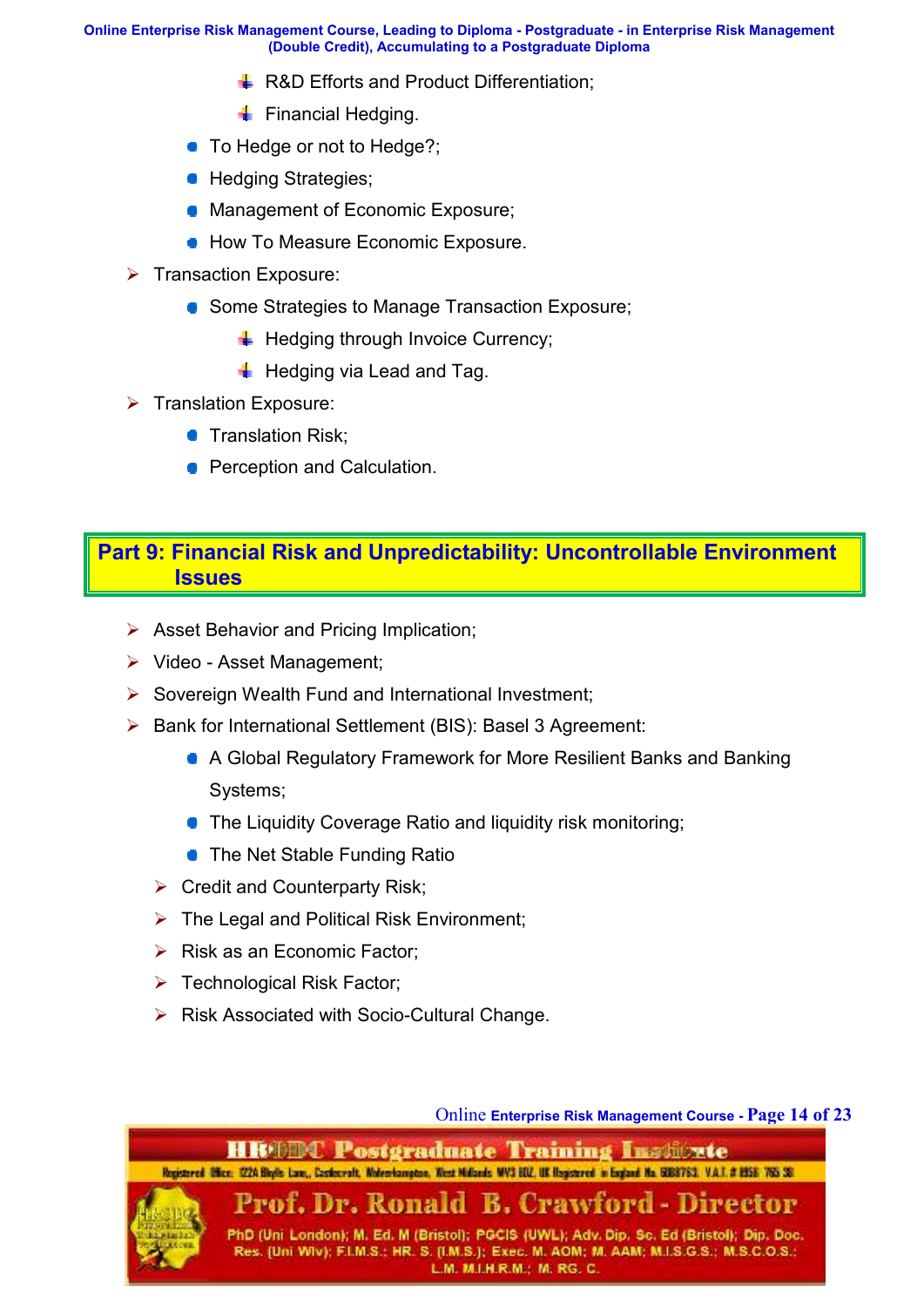### **Part 10: Business Continuity: Disaster Recovery Planning (1)**

- $\triangleright$  Business Continuity Planning (BCP):
	- **What is Business Continuity?;**
	- **What is Business Continuity Planning?.**
- $\triangleright$  Disaster Recovery Planning;
- ▶ Disaster Defined:
- $\triangleright$  Types of Disasters;
- $\triangleright$  Effects of Disasters:
	- Effects of Disasters Internal:
	- Effects of Disasters External.
- $\triangleright$  Business Continuity Planning;
- $\triangleright$  Disaster Recovery Planning;
- $\triangleright$  Why Plan?;
- $\triangleright$  Establishing the Team;
- **▶ Getting Management Support;**
- $\triangleright$  Need for Departmental Support;
- $\triangleright$  Team Members:
- ▶ DR Team Sub-Teams:
- **▶ Characteristics of Team Members:**
- External Team Members;
- $\triangleright$  Notification Directory;
- $\triangleright$  Securing/Preparing Resources;
- $\triangleright$  Team Tasks.

### **Part 11: Business Continuity: Disaster Recovery Planning (2)**

- $\triangleright$  Defining Risk;
- ▶ Choosing Assessment Method:
- $\triangleright$  Matching Response to Threat;
- $\triangleright$  Setting Priorities;
- **▶ Using Risk Assessment Results;**

Online **Enterprise Risk Management Course - Page 15 of 23** 

**HR#DC Postgraduate Training Institute** Registered Dice: 020 Blvds Law, Castervit, Nalverlampton, Nest Milanis MV3 EDZ, UK Hagatered in England No. 5088763, V.A.T. # 1956 765 38



# Prof. Dr. Ronald B. Crawford - Director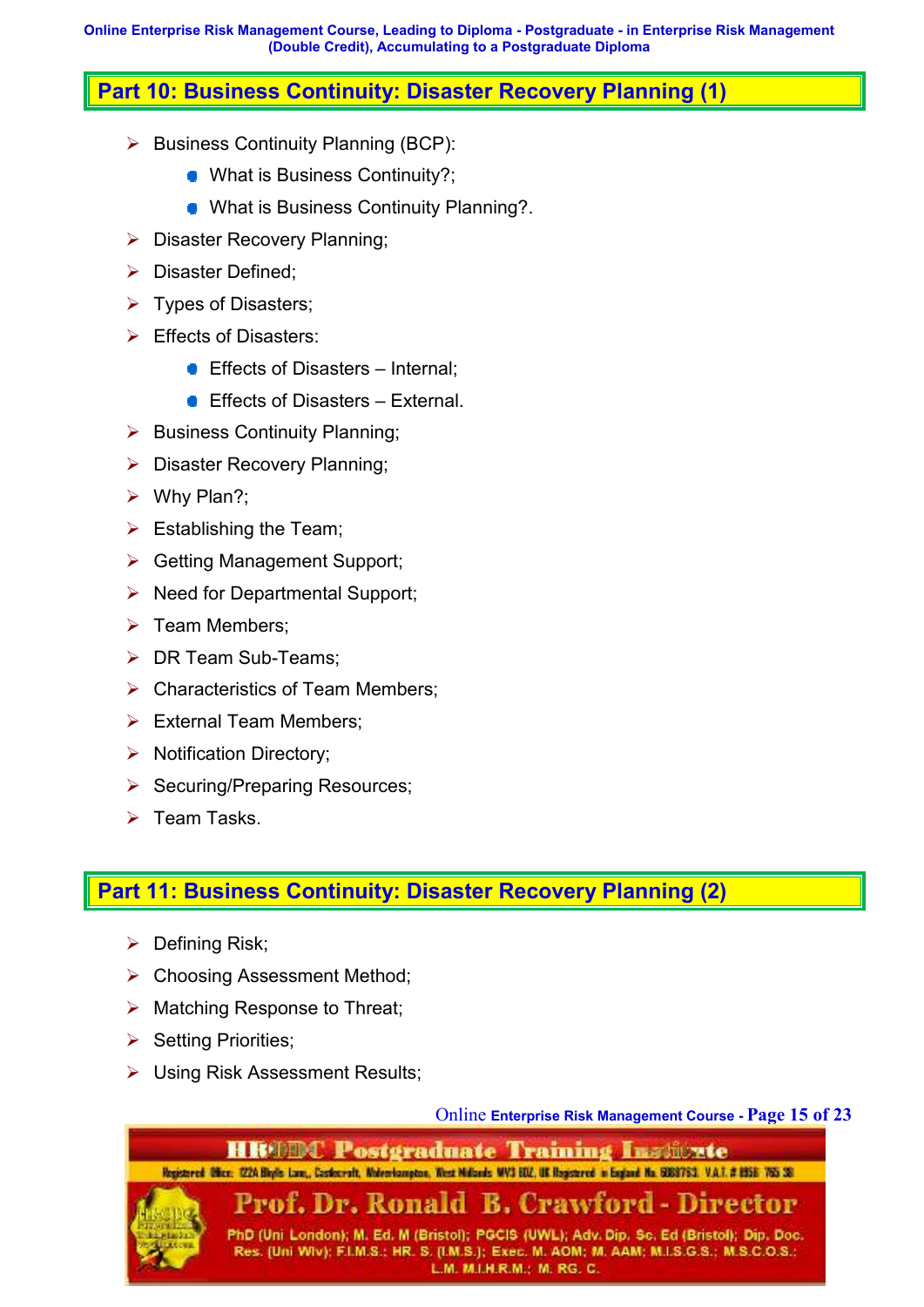- ▶ Disaster-based Risk Assessment:
- Asset-based Risk Assessment;
- $\triangleright$  Business Impact;
- $\triangleright$  Business Impact Analysis;
- **▶ OCTAVE Risk Assessment:**
- $\triangleright$  Identifying Critical Assets;
- $\triangleright$  Business Functions:
- ▶ Business Processes;
- $\triangleright$  Identifying Functions/Processes;
- $\triangleright$  Prioritizing DR Planning Efforts;
- ▶ Determining What to Recover When Conducting Dependency Analysis;
- $\triangleright$  Disaster Declaration Criteria:
- $\triangleright$  Data Backup.

### **Part 12: Business Continuity: Disaster Recovery Planning (3)**

- $\triangleright$  Information as Asset:
- ▶ Recovery Site Alternatives;
- $\triangleright$  Recovery Site Agreements;
- $\triangleright$  Recovery Site Selection Criteria;
- ▶ Design Recovery Solution;
- ▶ Documents Needed by Discovery Resolution Team;
- $\triangleright$  Contact Information Needed:
- $\triangleright$  Evaluate Support;
- Emergency Operations Center;
- $\triangleright$  Create Data Backups;
- $\triangleright$  Create the Recovery Plan;
- > Upstream Relationships;
- $\triangleright$  Downstream Relationships;
- $\triangleright$  Directing the Discovery Resolution Team;
- $\triangleright$  Steps After Recovery;
- $\triangleright$  Emergencies during Discovery Resolution;

Online **Enterprise Risk Management Course - Page 16 of 23** 

**HR#DC Postgraduate Training Institute** Registered Office: 020 Bly/is Law,, Casterralt, Natestampton, Nest Millands NV3 EDZ, UE Registered in England No. 8088763. V.A.T. # 8556 765 38



# **Prof. Dr. Ronald B. Crawford - Director**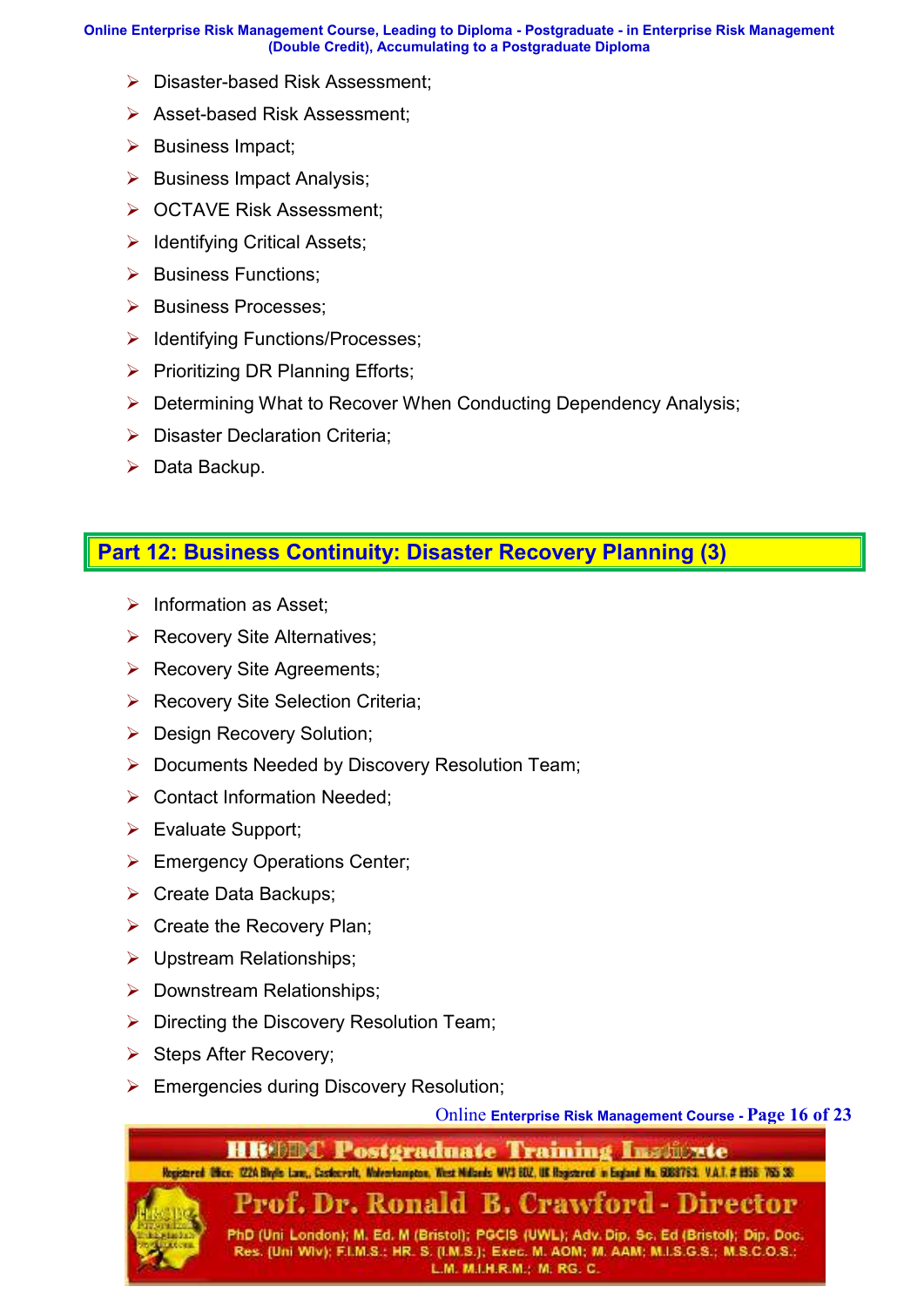- $\triangleright$  Identify Gaps in Discovery Resolution Plan;
- $\triangleright$  Identify Discovery Resolution Risks;
- $\triangleright$  Rehearsing the Discovery Resolution Plan;
- $\triangleright$  Applying Change Control;
- $\triangleright$  Manage/Document the Discovery Resolution;
- $\triangleright$  After the Discovery Resolution Test;
- > Threat Determination:
- > Threat Classification;
- $\triangleright$  Addressing Threats.

# **Diploma – Postgraduate Short Course, and Postgraduate Diploma Programme, Regulation**

### **Postgraduate Diploma and Diploma – Postgraduate: Their Distinction, Credit Value and Award Title**

Postgraduate Short Courses of a minimum of five days' duration, are referred to as Diploma – Postgraduate. This means that they are postgraduate credits, towards a Postgraduate Diploma. A Postgraduate Diploma represents a Programme of Study, leading to an Award bearing that title prefix. We, therefore, refer to our short-studies as 'Courses', while the 'longer-studies', are regarded as Programmes. However, both study-durations are often referred to as 'Courses'. Another mark of distinction, in this regard, is that participants in a short-course are referred to as 'Delegates', as opposed to the term 'Students', which is confined to those studying a Postgraduate Programme.

Courses are of varying Credit-Values; some being Single-Credit, Double-Credit, Triple-Credit, Quad-Credit, 5-Credit, etc. These credits, therefore, accumulate to a Postgraduate Diploma. As is explained, later, in this document, a Postgraduate Diploma is awarded to

Online **Enterprise Risk Management Course - Page 17 of 23** 

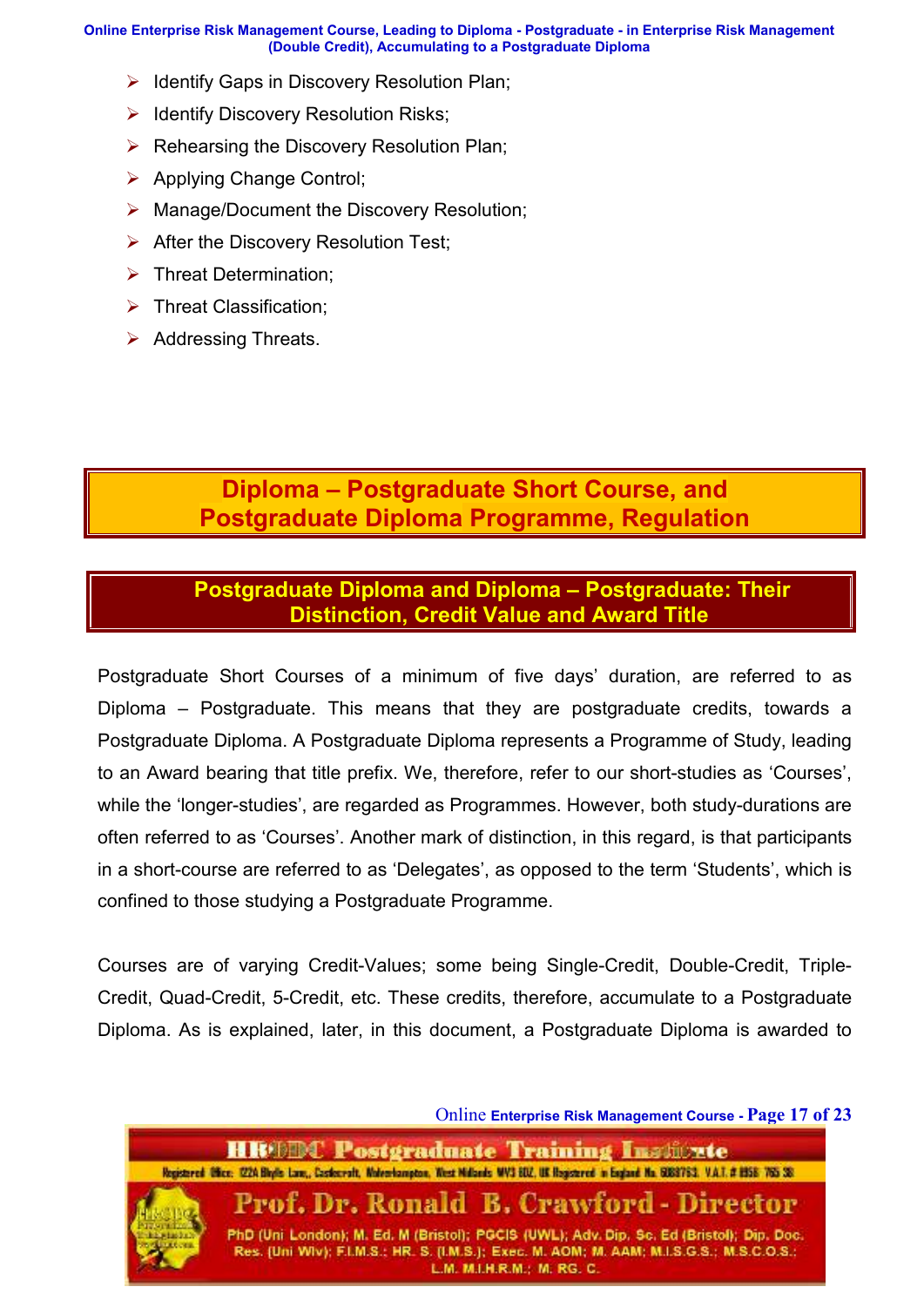students and delegates who have achieved the minimum of 360 Credit Hours, within the required level of attainment.

Delegates studying courses of 5-9 days' duration, equivalent to 30-54 Credit-Hours (Direct Lecturer Contact), will, on successful assessment, receive the Diploma – Postgraduate Award. This represents a single credit at Postgraduate Level. While 6-day and 7-day courses also lead to a Diploma – Postgraduate, they accumulate 36 and 42 Credit Hours, respectively.

### **Postgraduate Diploma and Diploma - Postgraduate Assessment Requirement**

Because of the intensive nature of our courses and programmes, assessment will largely be in-course, adopting differing formats. These assessment formats include, but not limited to, in-class tests, assignments, end of course examinations. Based on these assessments, successful candidates will receive the Diploma – Postgraduate, or Postgraduate Diploma, as appropriate.

In the case of Diploma – Postgraduate, a minimum of 70% overall pass is expected. To receive the Award of Postgraduate Diploma, candidates must have accumulated at least the required minimum 'credit-hours', with a pass (of 70% and above) in at least 70% of the courses taken.

Delegates and students who fail to achieve the requirement for Postgraduate Diploma, or Diploma - Postgraduate - will be given support for 2 re-submissions for each course. Those delegates who fail to achieve the assessment requirement for the Postgraduate Diploma or Diploma - Postgraduate - on 2 resubmissions, or those who elect not to receive them, will be awarded the Certificate of Attendance and Participation.

Online **Enterprise Risk Management Course - Page 18 of 23** 

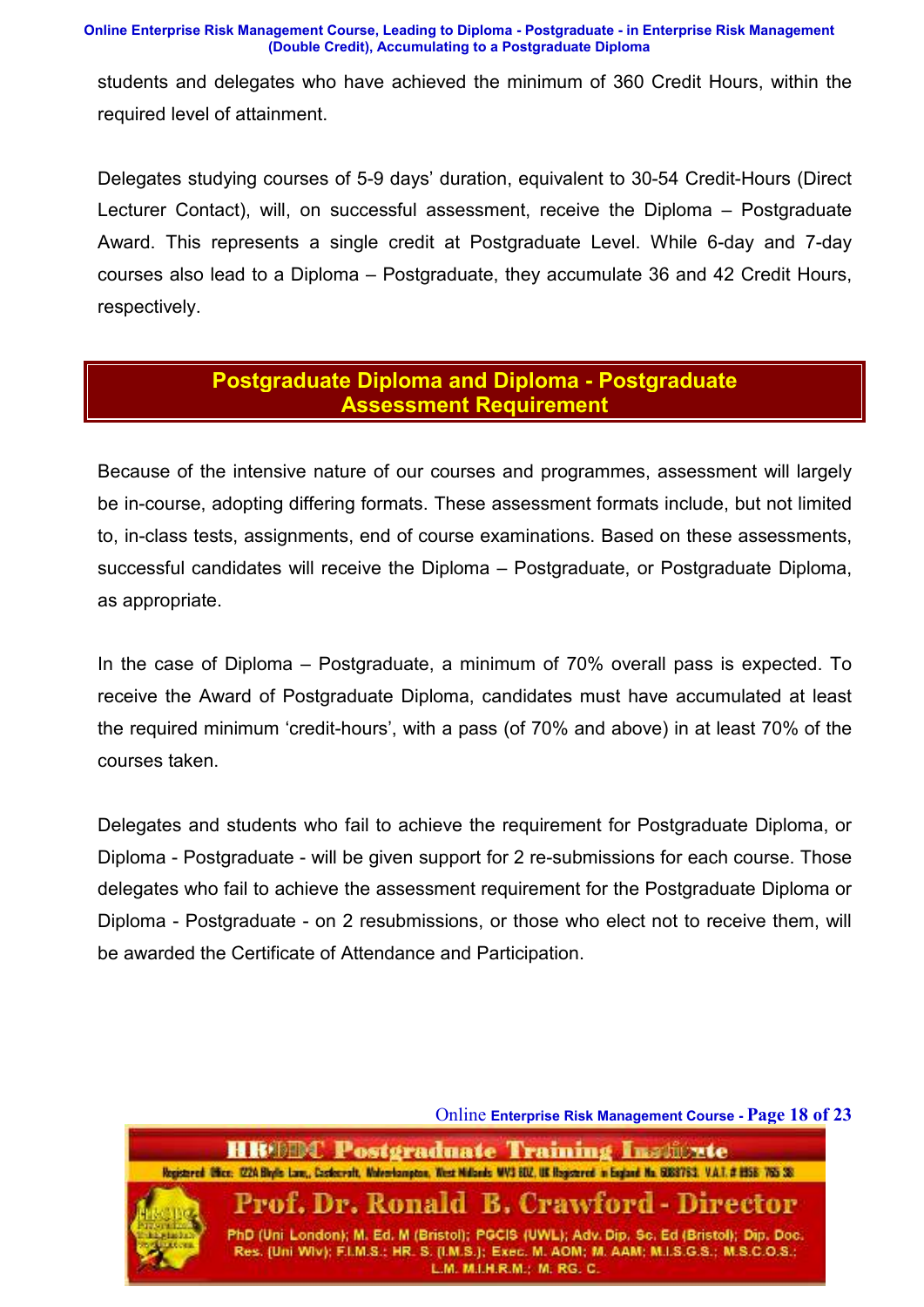### **Diploma – Postgraduate and Postgraduate Diploma Application Requirements**

Applicants for Diploma – Postgraduate – and Postgraduate Diploma are required to submit the following documents:

- $\triangleright$  Completed Postgraduate Application Form, including a passport sized picture affixed to the form;
- $\triangleright$  A copy of Issue and Photo (bio data) page of the applicant's current valid passport or copy of his or her Photo-embedded National Identity Card;
- $\triangleright$  Copies of credentials mentioned in the application form.

### **Admission and Enrolment Procedure**

- $\triangleright$  On receipt of all the above documents we will assess applicants' suitability for the Course or Programme for which they have applied;
- $\triangleright$  If they are accepted on their chosen Course or Programme, they will be notified accordingly and sent Admission Letters and Invoices;
- $\triangleright$  One week after the receipt of an applicant's payment or official payment notification, the relevant Course or Programme Tutor will contact him or her, by e-mail or telephone, welcoming him or her to HRODC Postgraduate Training Institute;
- $\triangleright$  Those intending to study in a foreign country, and require a Visa, will be sent the necessary immigration documentation, to support their application;
- $\triangleright$  Applicants will be notified of the dates, location and venue of enrolment and orientation, where appropriate.

Online **Enterprise Risk Management Course - Page 19 of 23** 

**HRODT Postgraduate Training Institute** Registered Office: (22A Blodis Lane, Castecraft, Molverhampton, West Midlands MV3 BDZ, UK Hagatered in England No. 5888763, V.A.T. # 8558 765 38 Prof. Dr. Ronald B. Crawford - Director

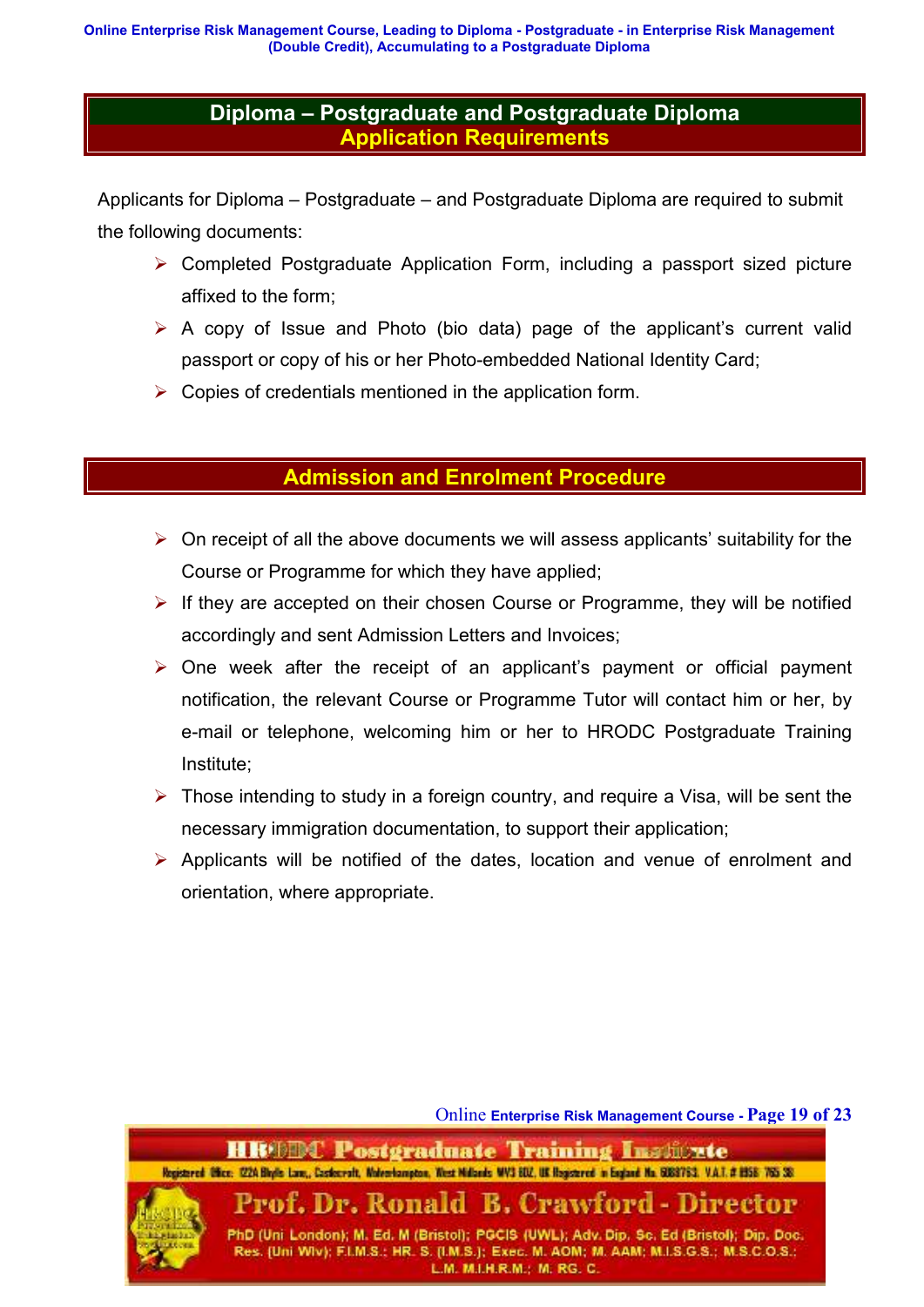### **Modes of Study for Postgraduate Diploma Courses**

There are three delivery formats for Postgraduate Diploma Courses, as follows:

- 1. Intensive Full-time (Classroom-Based) Mode (3 months). This duration is based on six hours' lecturer-contact per day, five days (30 hours) per week;
- 2. Full-time (Classroom-Based) Mode (6 month). This duration is based on two and a half days' lecturer-contact, equivalent to fifteen hours, per week;
- 3. Video-Enhanced On-Line Mode. This mode is achieved in twenty (20) weeks, based on three hours per day, six days per week.

Whichever study mode is selected, the aggregate of 360 Credit Hours must be achieved.

## **20-Week Video-Enhanced Online Postgraduate Diploma**

You might study an Online Postgraduate Diploma Course, in 20 weeks, in the comfort of your homes, through HRODC Postgraduate Training Institute's Video-Enhanced Online Delivery. We will deliver the 360 hours 'Direct-Lecturer-Contact', as is required by our Institute's Regulation, within the stipulated 20 weeks. We aim to fit the tuition around your work and leisure, thereby enhancing your effective 'Life-Style Balance', at times convenient to you and your appointed tutor.

### **Cumulative Postgraduate Diploma Courses**

All short courses can accumulate to the required number of hours, for the Postgraduate Diploma, over a six-year period from the first registration and applies to both general and specialist groupings. In this regard, it is important to note that short courses vary in length, the minimum being 5 days (Diploma – Postgraduate) – equivalent to 30 Credit Hours, representing one credit, as is tabulated below.

On this basis, the definitive calculation on the Award requirement is based on the number of hours studied (aggregate credit-value), rather than merely the number of credits

Online **Enterprise Risk Management Course - Page 20 of 23** 

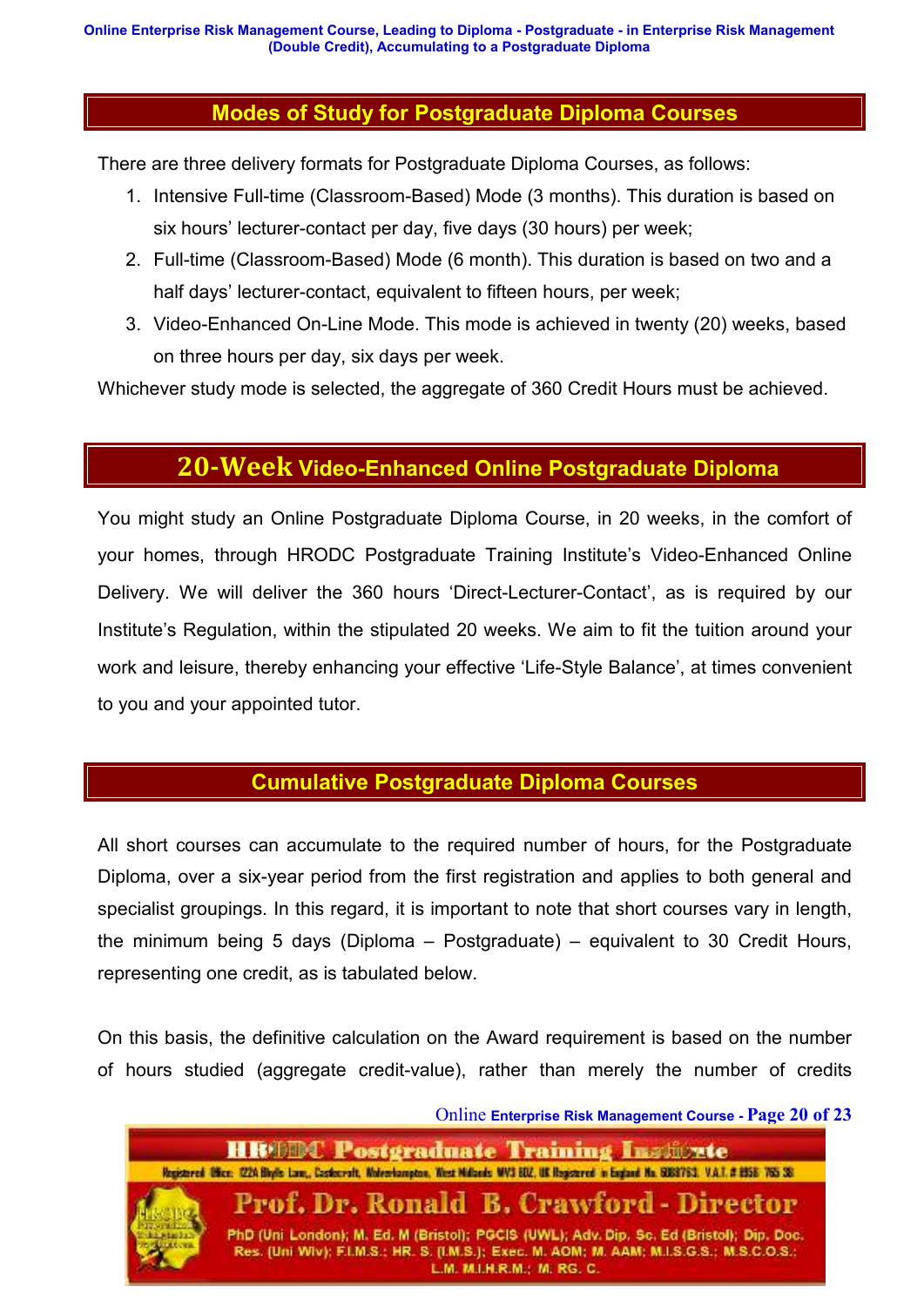achieved. This approach is particularly useful when a student or delegate studies a mixture of courses of different credit-values.

For those delegates choosing the accumulative route, it is advisable that at least two credits be attempted per year. This will ensure that the required number of credit hours for the Postgraduate diploma is achieved within the six-year time frame.

| <b>Examples of Postgraduate Course Credits:</b>               |               |                                          |
|---------------------------------------------------------------|---------------|------------------------------------------|
| Their Value, Award Prefix & Suffix - Based on 5-Day Multiples |               |                                          |
| <b>Credit Value</b>                                           | <b>Credit</b> | <b>Award Title Prefix (&amp; Suffix)</b> |
|                                                               | <b>Hours</b>  |                                          |
| <b>Single-Credit</b>                                          | 30-54         | <b>Diploma - Postgraduate</b>            |
| <b>Double-Credit</b>                                          | 60-84         | Diploma - Postgraduate (Double-Credit)   |
| <b>Triple-Credit</b>                                          | 90-114        | Diploma - Postgraduate (Triple-Credit)   |
| <b>Quad-Credit</b>                                            | 120-144       | Diploma - Postgraduate (Quad-Credit)     |
| 5-Credit                                                      | 150-174       | Diploma – Postgraduate (5-Credit)        |
| <b>6-Credit</b>                                               | 180-204       | Diploma - Postgraduate (6-Credit)        |
| <b>7-Credit</b>                                               | 210-234       | Diploma - Postgraduate (7-Credit)        |
| 8-Credit                                                      | 240-264       | Diploma - Postgraduate (8-Credit)        |
| 9-Credit                                                      | 270-294       | Diploma - Postgraduate (9-Credit)        |
| 10-Credit                                                     | 300-324       | Diploma - Postgraduate (10-Credit)       |
| 11-Credit                                                     | 330-354       | Diploma - Postgraduate (11-Credit)       |
| 12-Credit                                                     | 360           | <b>Postgraduate Diploma</b>              |
| 360 Credit-Hours = Postgraduate Diploma                       |               |                                          |
| 12 X 5-Day Courses = 360 Credit-Hours = Postgraduate Diploma  |               |                                          |
| 10 X 6-Day Courses = 360 Credit-Hours = Postgraduate Diploma  |               |                                          |

Online **Enterprise Risk Management Course - Page 21 of 23** 





Prof. Dr. Ronald B. Crawford - Director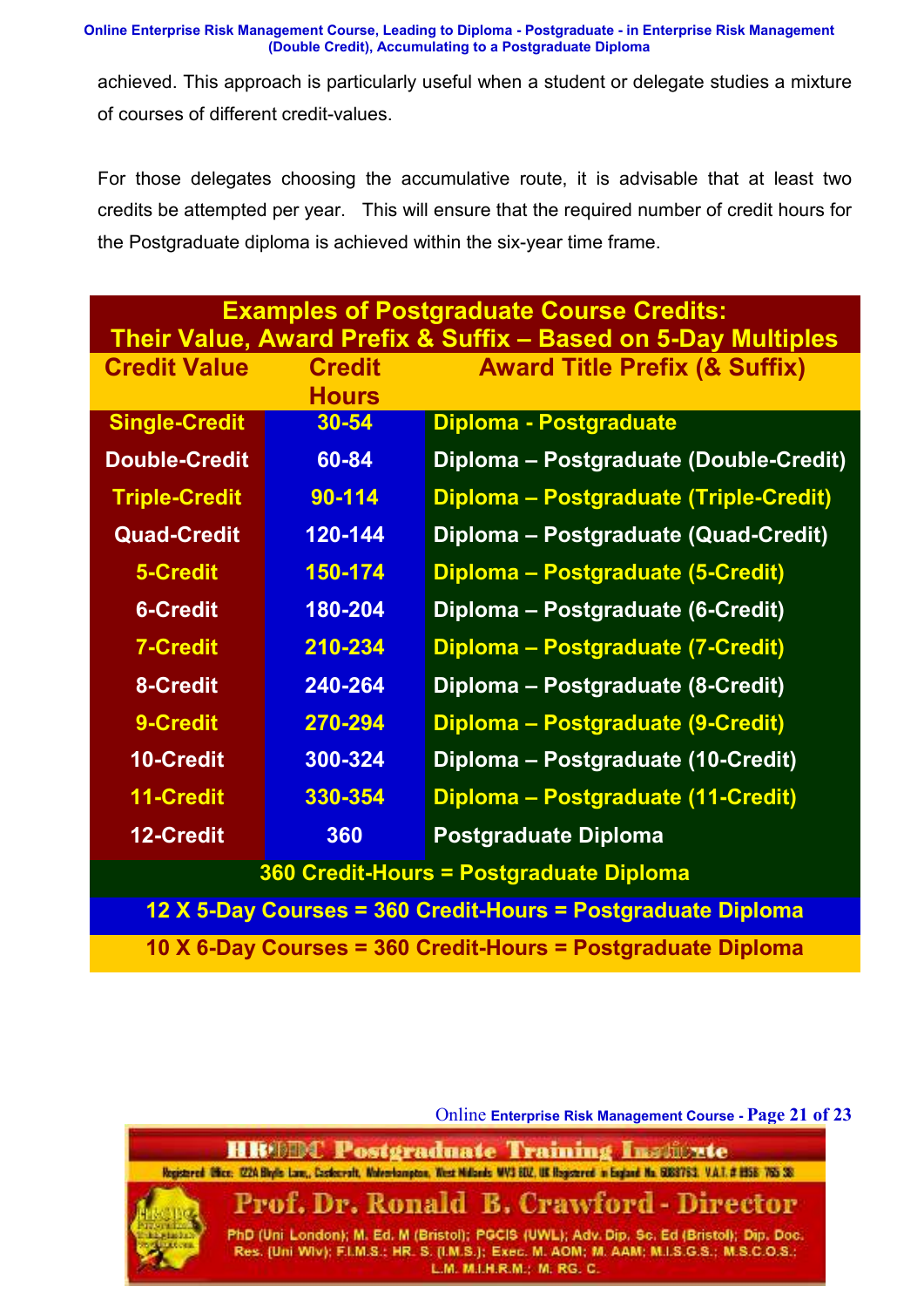### **Accumulated Postgraduate Diploma Award Titles**

All Specialist Postgraduate Diploma Programmes have their predetermined Award Titles. Where delegates do not follow a Specialism, for accumulation to a Postgraduate Diploma, they will normally be Awarded a General Award, without any Specialist Award Title. However, a Specialist Award will be given, where a delegate studies at least seventy percent (70%) of his or her courses in a specialist grouping. These are exampled below:

- **1. Postgraduate Diploma in Accounting and Finance;**
- **2. Postgraduate Diploma in Aviation Management;**
- **3. Postgraduate Diploma in Business Communication;**
- **4. Postgraduate Diploma in Corporate Governance;**
- **5. Postgraduate Diploma in Costing and Budgeting;**
- **6. Postgraduate Diploma in Client or Customer Relations;**
- **7. Postgraduate Diploma in Engineering and Technical Skills;**
- **8. Postgraduate Diploma in Events Management;**
- **9. Postgraduate Diploma in Health and Safety Management;**
- **10. Postgraduate Diploma in Health Care Management;**
- **11. Postgraduate Diploma in Human Resource Development;**
- **12. Postgraduate Diploma in Human Resource Management;**
- **13. Postgraduate Diploma in Information and Communications Technology (ICT);**
- **14. Postgraduate Diploma in Leadership Skills;**
- **15. Postgraduate Diploma in Law International and National;**
- **16. Postgraduate Diploma in Logistics and Supply Chain Management;**
- **17. Postgraduate Diploma in Management Skills;**
- **18. Postgraduate Diploma in Maritime Studies;**
- **19. Postgraduate Diploma in Oil and Gas Operation;**
- **20. Postgraduate Diploma in Oil and Gas Accounting;**
- **21. Postgraduate Diploma in Politics and Economic Development;**

Online **Enterprise Risk Management Course - Page 22 of 23** 

**HRODT Postgraduate Training Institute** Registered Office: 022A Blydis Law,, Castecraft, Natestampton, Nest Millands MV3 EDZ, UE Registered in England No. 8088763. V.A.T. # 8556 765 38



**Prof. Dr. Ronald B. Crawford - Director**